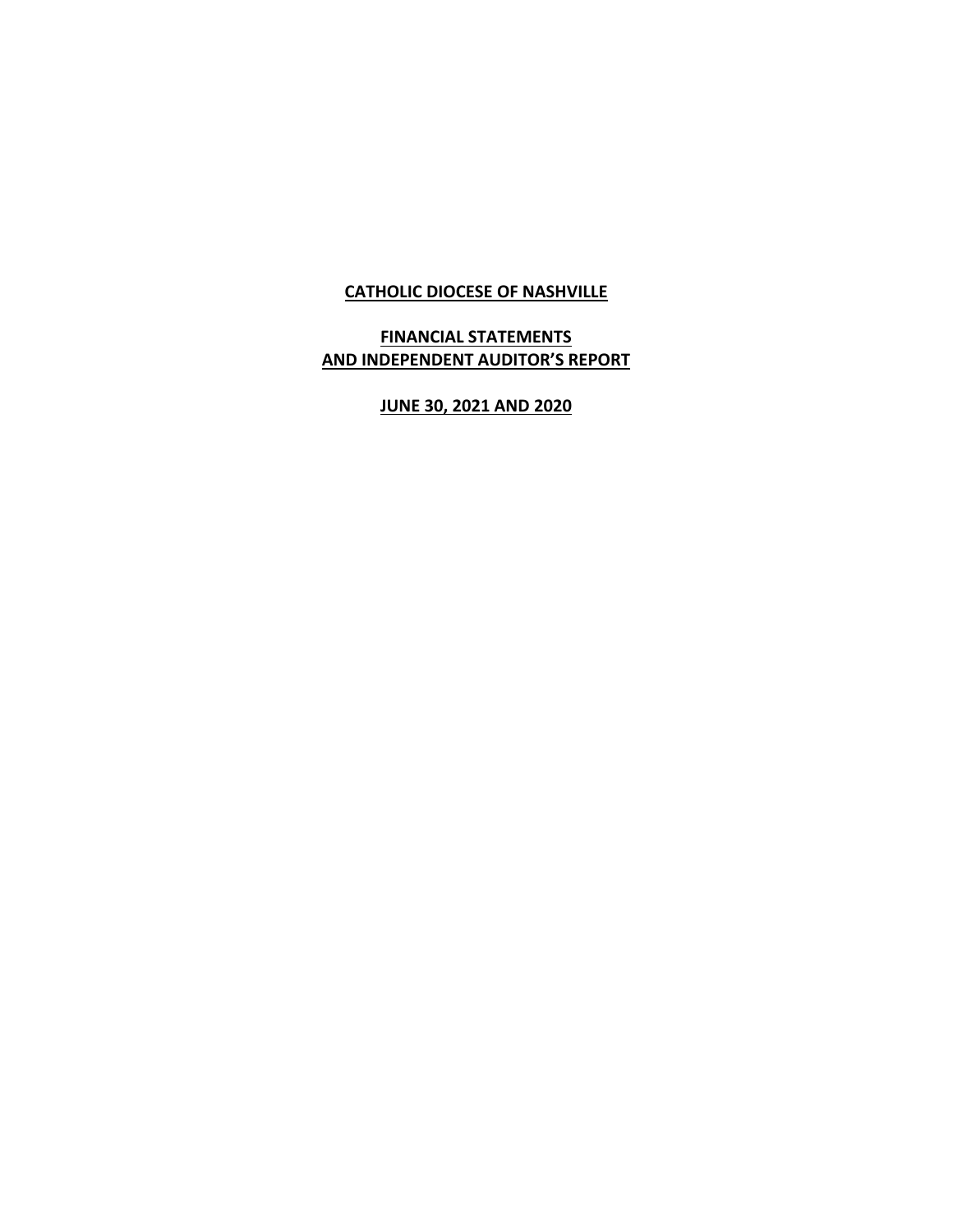# **CATHOLIC DIOCESE OF NASHVILLE**

### **Table of Contents**

# **June 30, 2021 and 2020**

### **Page**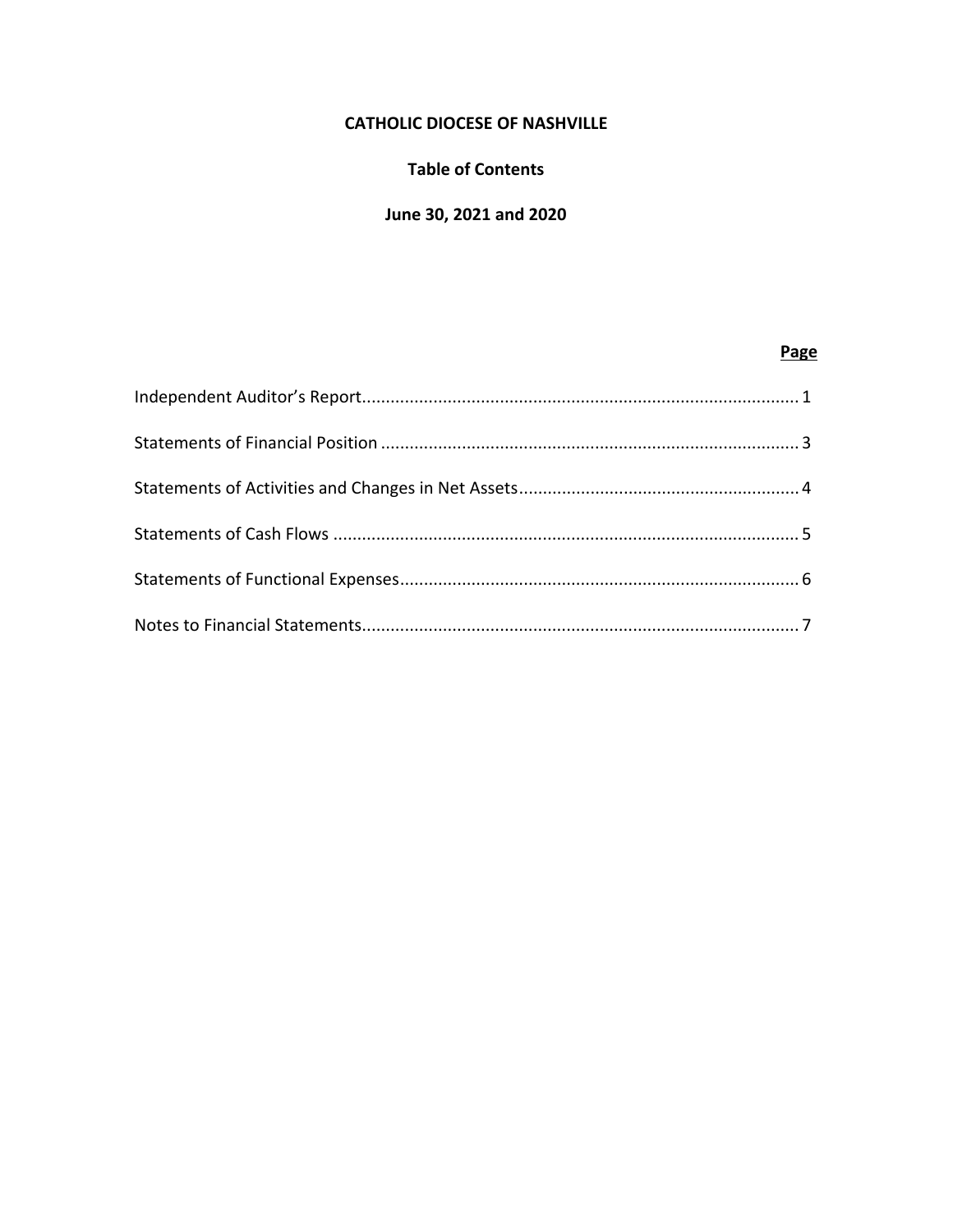

#### **Independent Auditor's Report**

Most Reverend J. Mark Spalding, Bishop Diocesan Finance Council Catholic Diocese of Nashville Nashville, Tennessee

#### *Report on Financial Statements*

We have audited the accompanying financial statements of Catholic Diocese of Nashville (the Diocese), a non‐profit organization, which comprise the statements of financial position as of June 30, 2021 and 2020, and the related statements of activities and changes in net assets, functional expenses, and cash flows for the years then ended, and the related notes to the financial statements.

### *Management's Responsibility for the Financial Statements*

Management is responsible for the preparation and fair presentation of these financial statements in accordance with accounting principles generally accepted in the United States of America; this includes the design, implementation, and maintenance of internal control relevant to the preparation and fair presentation of the financial statements that are free from material misstatement, whether due to fraud or error.

#### *Auditor's Responsibility*

Our responsibility is to express an opinion on these financial statements based on our audits. We conducted our audits in accordance with auditing standards generally accepted in the United States of America. Those standards require that we plan and perform the audits to obtain reasonable assurance about whether the financial statements are free from material misstatement.

An audit involves performing procedures to obtain audit evidence about the amounts and disclosures in the financial statements. The procedures selected depend on the auditor's judgment, including the assessment of the risks of material misstatement of the financial statements, whether due to fraud or error. In making those risk assessments, the auditor considers internal control relevant to the Diocese's preparation and fair presentation of the financial statements in order to design audit procedures that are appropriate in the circumstances, but not for the purpose of expressing an opinion on the effectiveness of the Diocese's internal control. Accordingly, we express no such opinion. An audit also includes evaluating the appropriateness of accounting policies used and the reasonableness of significant accounting estimates made by management, as well as evaluating the overall presentation of the financial statements.

‐1‐

*(Auditor's report continued on next page)*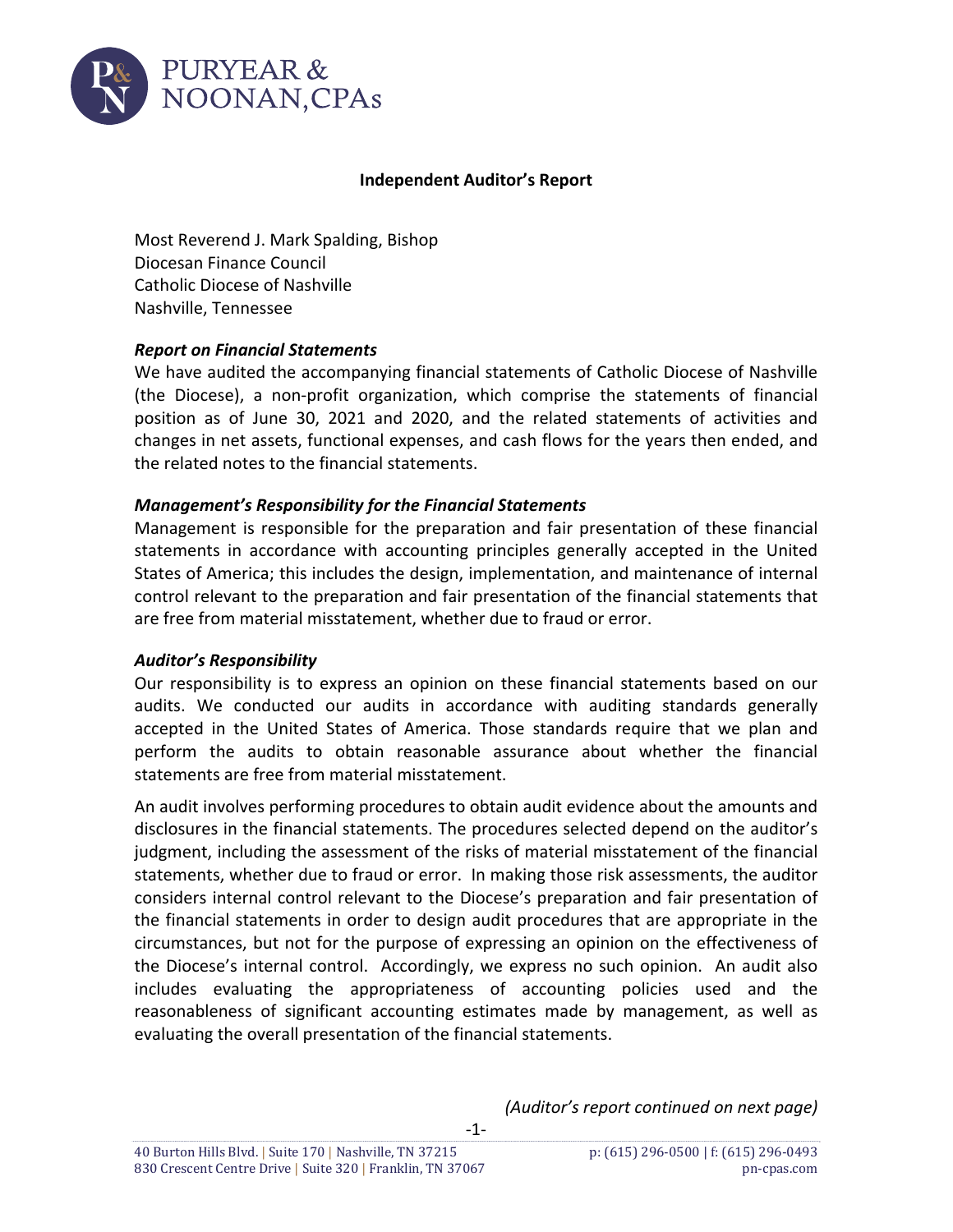We believe that the audit evidence we have obtained is sufficient and appropriate to provide a basis for our audit opinion.

# *Opinion*

In our opinion, the financial statements referred to above present fairly, in all material respects, the financial position of Catholic Diocese of Nashville as of June 30, 2021 and 2020, and the changes in its net assets and its cash flows for the years then ended in accordance with accounting principles generally accepted in the United States of America.

ungen & Norman, CPAS PUC

Puryear & Noonan, CPAs Nashville, Tennessee September 9, 2021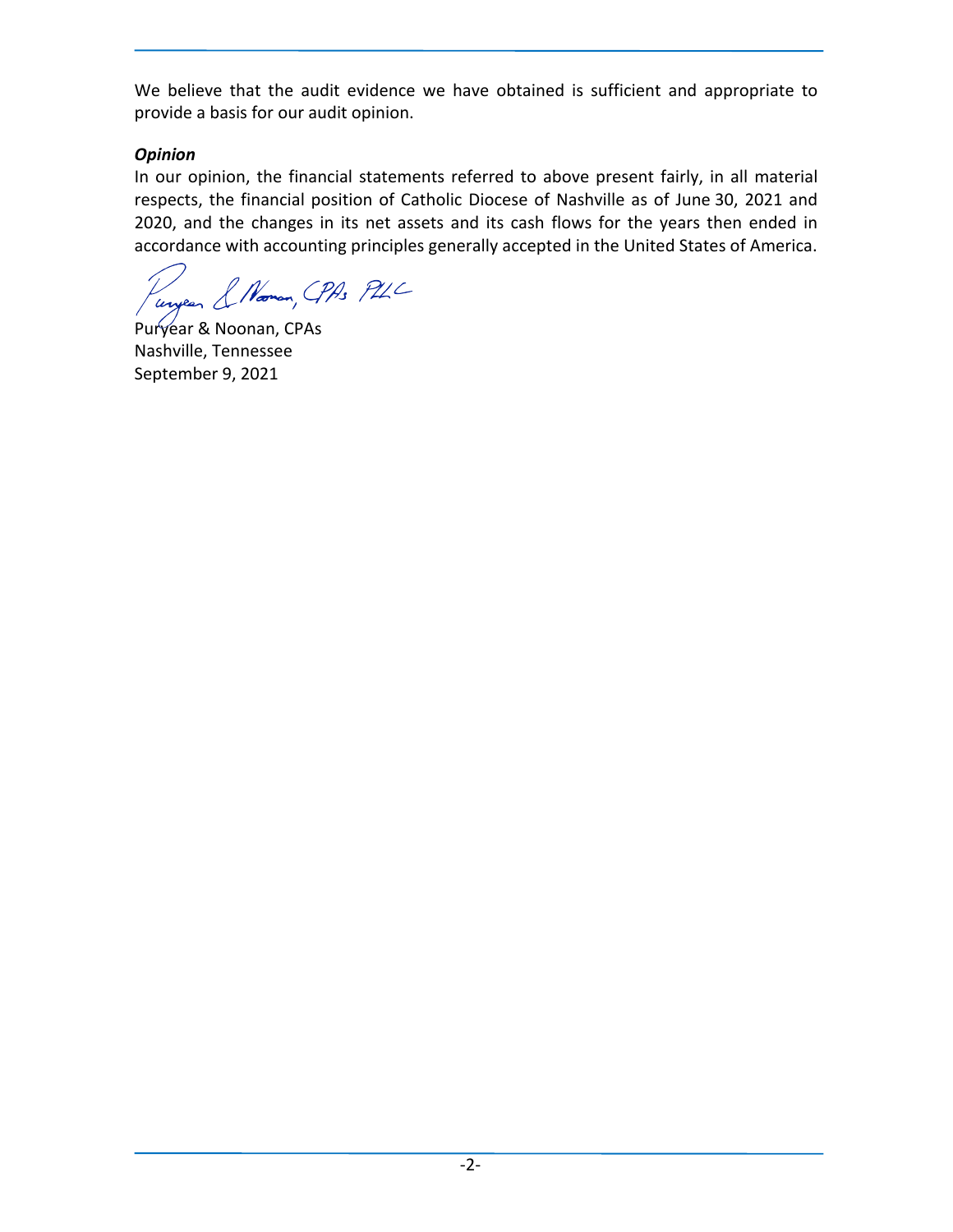# **CATHOLIC DIOCESE OF NASHVILLE Statements of Financial Position June 30, 2021 and 2020**

|                                                      | 2021                | 2020                    |
|------------------------------------------------------|---------------------|-------------------------|
| <b>Assets</b>                                        |                     |                         |
| Cash                                                 | \$<br>4,591,059     | \$11,147,539            |
| Investments in marketable securities                 | 14,494,862          | 10,119,474              |
| Accounts and other receivables, net of provision for |                     |                         |
| doubtful accounts of \$5,296 in 2021 and 2020        | 1,141,557           | 1,493,919               |
| Property held for sale                               | 226,097             | 226,097                 |
| Land, buildings, and equipment, net                  | 31,872,805          | 31,586,928              |
| Other assets                                         | 29,415              | 141,235                 |
| Residual interest in trusts                          | 5,628,347           | 3,713,458               |
| <b>Total Assets</b>                                  | <u>\$57,984,142</u> | \$58,428,650            |
| <b>Liabilities and Net Assets</b>                    |                     |                         |
| Accounts payable and accrued expenses                | \$<br>1,798,257     | \$.<br>1,456,283        |
| Grant payable                                        |                     | 4,800,000               |
| Loans payable                                        | 7,298,061           | 8,092,193               |
| Capitalized lease payable                            | 50,253              | 64,864                  |
| Deferred revenue                                     | 16,204              | 16,930                  |
| Funds owed to others                                 | 337,902             | 248,897                 |
| <b>Total Liabilities</b>                             | 9,500,677           | 14,679,167              |
| <b>Net Assets</b>                                    |                     |                         |
| Without donor restrictions                           | 2,985,775           | 958,609                 |
| Without donor restrictions - Designated              | 33,229,321          | 32,751,608              |
| With donor restrictions                              | 12,268,369          | 10,039,266              |
| <b>Total Net Assets</b>                              | 48,483,465          | 43,749,483              |
| <b>Total Liabilities and Net Assets</b>              | \$57,984,142        | 58,428,650<br><u>\$</u> |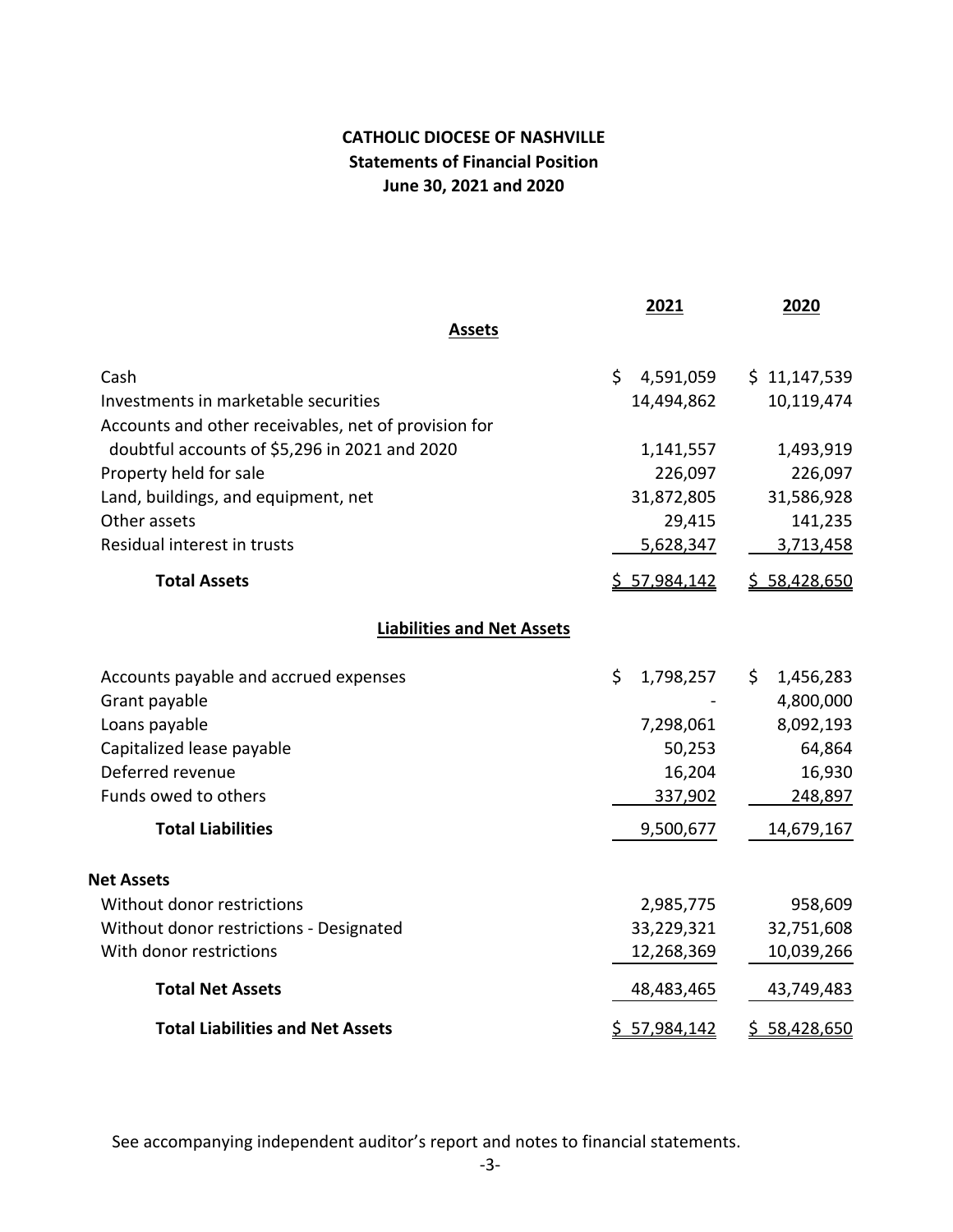## **CATHOLIC DIOCESE OF NASHVILLE Statements of Activities and Changes in Net Assets For the Years Ended June 30, 2021 and 2020**

|                                                                        | 2021             | 2020             |
|------------------------------------------------------------------------|------------------|------------------|
| <b>Changes in Net Assets Without Donor Restrictions</b>                |                  |                  |
| <b>Operating Support and Revenues</b>                                  |                  |                  |
| Assessments                                                            | \$<br>6,056,668  | 6,257,356<br>\$  |
| Contributions                                                          | 6,522,065        | 5,073,990        |
| Service fees/materials supplied                                        | 2,353,364        | 2,700,748        |
| Investment income                                                      | 2,433,610        | 883,062          |
| Program grants                                                         | 804,407          | 38,244           |
| <b>Total Operating Support and Revenues Without Donor Restrictions</b> | 18,170,114       | 14,953,400       |
| <b>Net Assets Released From Restrictions</b>                           |                  |                  |
| Satisfaction of donor restrictions                                     | 1,455,570        | 1,124,571        |
| Expiration of time restrictions                                        | 84,349           | 57,281           |
| <b>Total Net Assets Released From Restrictions</b>                     | 1,539,919        | 1,181,852        |
| <b>Total Support and Revenues Without Donor Restrictions</b>           | 19,710,033       | 16,135,252       |
| <b>Expenses</b>                                                        |                  |                  |
| <b>Program Services</b>                                                |                  |                  |
| School and institutional assistance                                    | 2,571,241        | 2,203,158        |
| Pastoral, social and educational services                              | 2,395,343        | 1,868,443        |
| Program facilities and depreciation                                    | 1,611,777        | 1,626,507        |
| Ministries (youth, elderly, campus and ethnic)                         | 1,545,479        | 1,604,756        |
| Clergy benefits                                                        | 1,482,776        | 1,554,890        |
| Vocations                                                              | 1,567,934        | 1,511,357        |
| Parish and institutional assistance                                    | 1,367,478        | 1,103,678        |
| Communications                                                         | 845,775          | 19,593           |
| Cemeteries                                                             | 310,805          | 285,888          |
| Family assistance and payments to beneficiaries                        | 106,979          | 110,152          |
| <b>Total Program Services</b>                                          | 13,805,587       | 11,888,422       |
| <b>Management and General</b>                                          |                  |                  |
| Governance                                                             | 2,382,635        | 2,817,447        |
| Insurance and worker's compensation                                    | (30, 265)        | (4, 518)         |
| <b>Total Management and General</b>                                    | 2,352,370        | 2,812,929        |
| <b>Fundraising Expenditures</b>                                        | 547,197          | 475,184          |
| <b>Total Expenses</b>                                                  | 16,705,154       | 15,176,535       |
| <b>Changes in Net Assets With Donor Restrictions</b>                   |                  |                  |
| Contributions                                                          | 783,649          | 502,523          |
| Service fees/materials supplied                                        | 56,115           | 354,342          |
| Program grants                                                         | 222,019          | 223,553          |
| Investment income                                                      | 1,292,350        | 143,209          |
| Change in value of residual interest                                   | 914,889          | (78, 029)        |
| <b>Net Assets Released From Restrictions</b>                           | (1,539,919)      | (1, 181, 852)    |
| Increase (decrease) in net assets with donor restrictions              | 1,729,103        | (36, 254)        |
| <b>Change in Net Assets</b>                                            | 4,733,982        | 922,463          |
| <b>Net Assets - Beginning of Year</b>                                  | 43,749,483       | 42,827,020       |
| Net Assets - End of Year                                               | 48,483,465<br>\$ | \$<br>43,749,483 |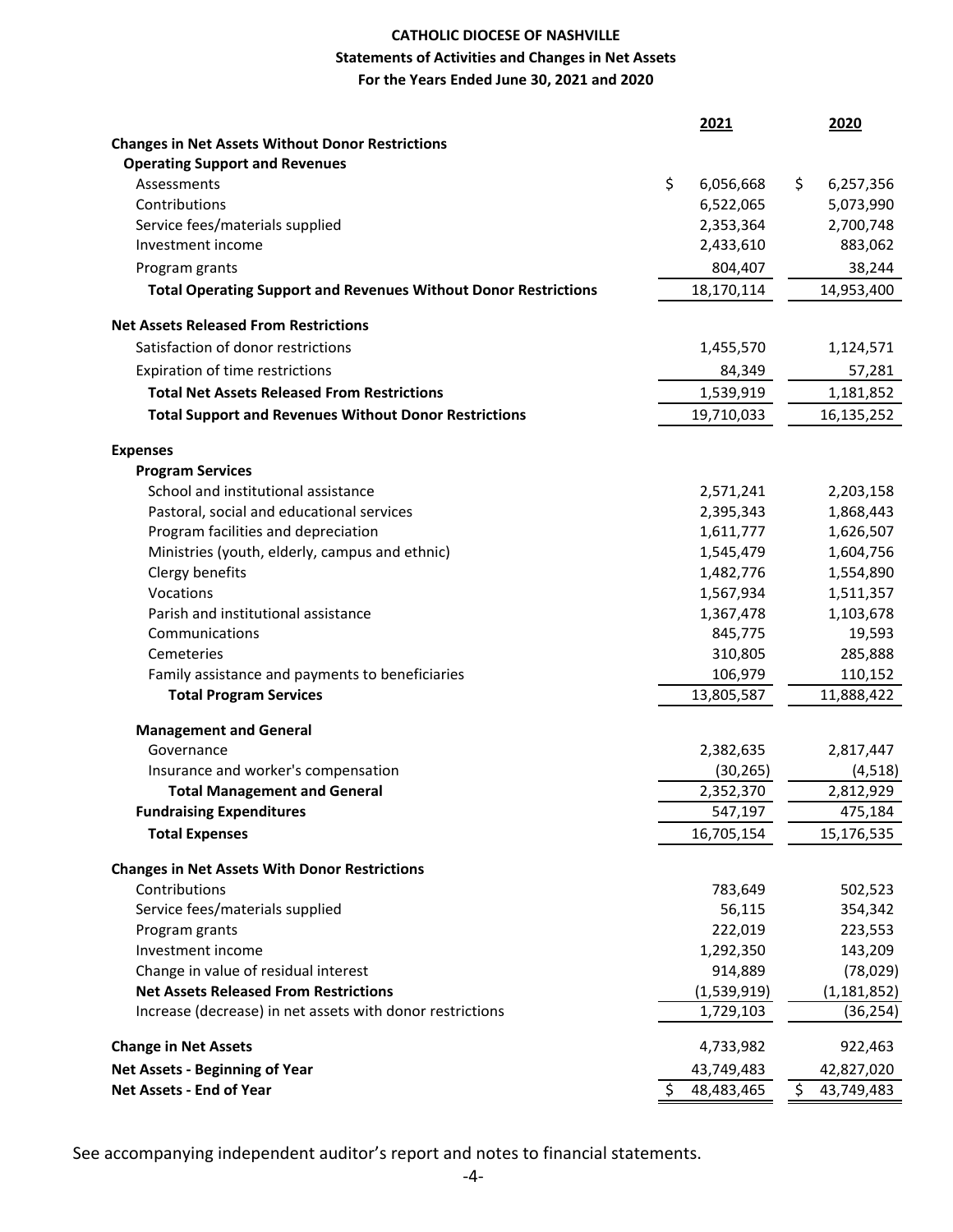#### **CATHOLIC DIOCESE OF NASHVILLE**

#### **Statements of Cash Flows**

#### **For the Years Ended June 30, 2021 and 2020**

|                                                                             |            | 2021          |           | 2020        |
|-----------------------------------------------------------------------------|------------|---------------|-----------|-------------|
| <b>Cash Flows from Operating Activities</b>                                 |            |               |           |             |
| Change in net assets                                                        | \$         | 4,733,982     | \$        | 922,463     |
| Adjustments to Reconcile Change in Net Assets to                            |            |               |           |             |
| Net Cash Provided by (Used for) Operating Activities                        |            |               |           |             |
| Depreciation                                                                |            | 596,902       |           | 566,846     |
| Net realized and unrealized gain on marketable securities                   |            | (3, 196, 671) |           | (225, 865)  |
| Unrealized gain, reclassifications, and adjustments                         |            |               |           |             |
| of residual interests in trusts                                             |            | (914, 889)    |           | 78,029      |
| Changes in assets and liabilities                                           |            |               |           |             |
| (Increase) decrease in accounts receivable                                  |            | 352,362       |           | (431, 279)  |
| (Increase) decrease in other assets                                         |            | 111,820       |           | (141, 235)  |
| Increase (decrease) in accounts payable and accrued expenses                |            | 341,973       |           | (67, 855)   |
| Increase (decrease) in deferred revenue                                     |            | (727)         |           | (1,718)     |
| Increase (decrease) in funds owed to others                                 |            | 89,006        |           | (8,059)     |
| Net Cash Provided by (Used for) Operating Activities                        |            | 2,113,758     |           | 691,327     |
| <b>Cash Flows from Investing Activities</b>                                 |            |               |           |             |
| Proceeds (purchases) from sale of investments in marketable securities, net |            | (2, 178, 716) |           | 2,075,026   |
| Purchase of land, buildings, and equipment                                  |            | (882, 779)    |           | (4,704,551) |
| Net Cash Provided by (Used for) Investing Activities                        |            | (3,061,495)   |           | (2,629,525) |
| <b>Cash Flows from Financing Activities</b>                                 |            |               |           |             |
| Repayments on loan payable                                                  |            | (249, 510)    |           | (251, 501)  |
| Repayments on grants payable                                                |            | (4,800,000)   |           |             |
| Proceeds from SBA PPP loan                                                  |            |               |           | 766,382     |
| Forgiveness of SBA PPP loan                                                 |            | (766, 382)    |           |             |
| Proceeds from loans payable                                                 |            | 221,760       |           |             |
| Repayments on capitalized lease payable                                     |            | (14,611)      |           | (11, 243)   |
| Net Cash Provided by (Used for) Financing Activities                        |            | (5,608,743)   |           | 503,638     |
| Net Change in Cash                                                          |            | (6,556,480)   |           | (1,434,560) |
| <b>Cash - Beginning of Year</b>                                             |            | 11,147,539    |           | 12,582,099  |
| <b>Cash - End of Year</b>                                                   |            | 4,591,059     |           | 11,147,539  |
| <b>Supplemental Disclosures of Cash Flow Information</b>                    |            |               |           |             |
| Cash paid for                                                               |            |               |           |             |
| Interest                                                                    | <u>\$_</u> | 195,166       | <u>\$</u> | 265,088     |

#### **Non‐cash transactions**

 During 2021, the Diocese transferred \$1,000,000 from investments to residual interests in trusts. During 2020, the Diocese wrote off fully depreciated equipment of \$6,315 and transferred \$603,000 from investments to residual interests in trusts.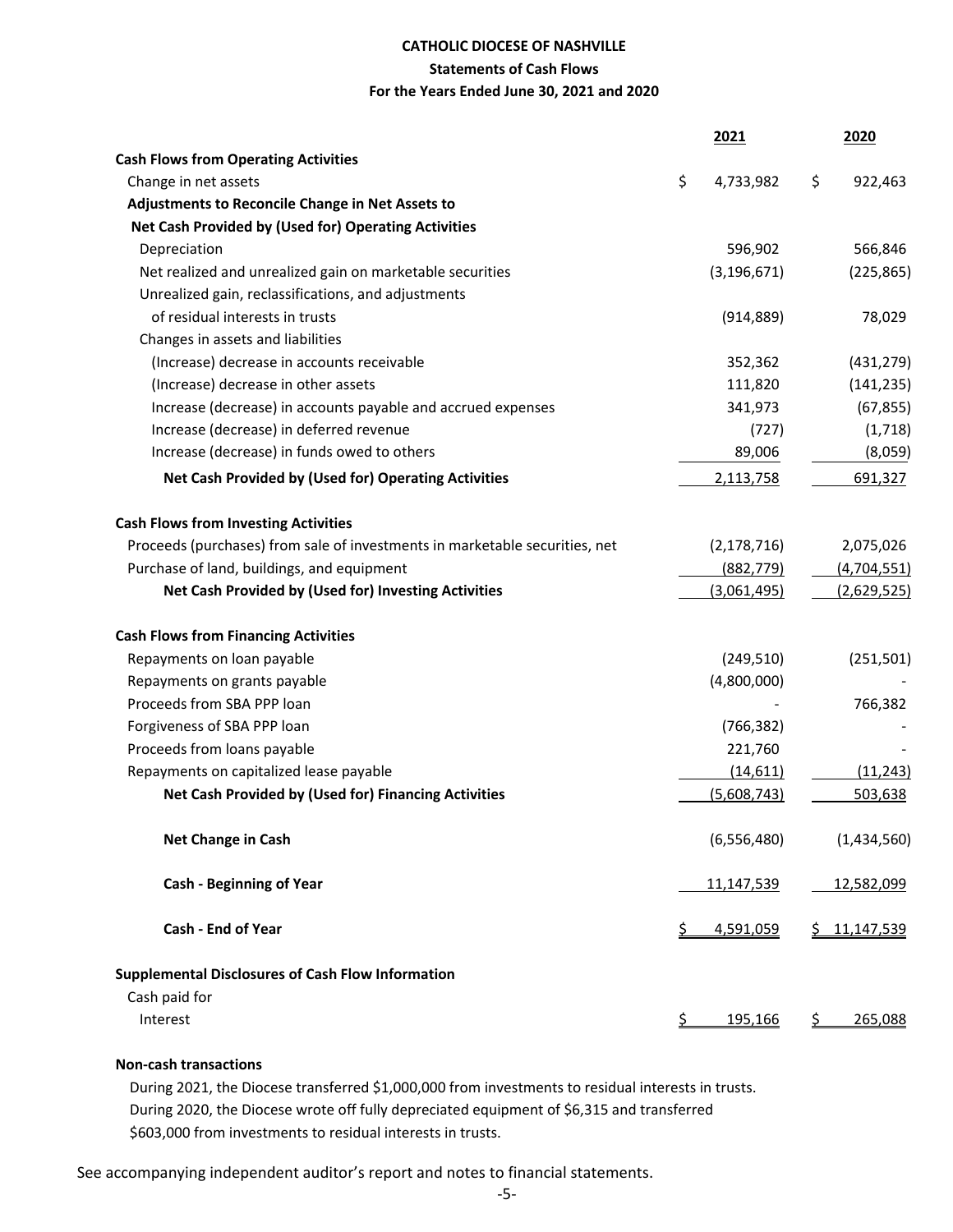### **CATHOLIC DIOCESE OF NASHVILLE Statements of Functional Expenses For the Years Ended June 30, 2021 and 2020**

|                                        | 2021 |                 |    |                   |    |                    |    |              |
|----------------------------------------|------|-----------------|----|-------------------|----|--------------------|----|--------------|
|                                        |      | Program         |    | <b>Management</b> |    |                    |    |              |
|                                        |      | <b>Services</b> |    | and General       |    | <b>Fundraising</b> |    | <b>Total</b> |
|                                        |      |                 |    |                   |    |                    |    |              |
| Salaries and benefits                  | \$   | 4,462,226       | Ŝ. | 1,189,384         | \$ | 168,281            | S. | 5,819,891    |
| Subsidies and distributions            |      | 4,031,957       |    | 8,499             |    |                    |    | 4,040,456    |
| Professional services                  |      | 1,148,139       |    | 409,368           |    | 240,006            |    | 1,797,513    |
| Supplies and other                     |      | 1,188,621       |    | 370,814           |    | 15,274             |    | 1,574,709    |
| Tuition, room and board                |      | 991,193         |    | 4,510             |    |                    |    | 995,703      |
| Depreciation                           |      | 596,902         |    |                   |    |                    |    | 596,902      |
| Maintenance and repairs                |      | 392,772         |    | 82,446            |    | 5,625              |    | 480,843      |
| Utilities                              |      | 324,710         |    | 72,064            |    | 5,561              |    | 402,335      |
| Travel, meals and conferences attended |      | 258,455         |    | 31,965            |    | 8,769              |    | 299,189      |
| Interest                               |      | (7,890)         |    | 203,217           |    | (161)              |    | 195,166      |
| Postage and printing                   |      | 66,537          |    | 19,273            |    | 97,130             |    | 182,940      |
| Food and beverage                      |      | 88,253          |    | 59,459            |    | 4,743              |    | 152,455      |
| Conferences given                      |      | 141,209         |    | 3,767             |    |                    |    | 144,976      |
| Insurance                              |      | 122,503         |    | (102,396)         |    | 1,969              |    | 22,076       |
| <b>Total Functional Expenses</b>       |      | 13,805,587      | S  | 2,352,370         | S  | 547,197            | S  | 16,705,154   |

**Program Management Services and General Fundraising Total** Salaries and benefits 3,800,873 \$ 1,532,511 \$ 178,852 \$ 5,512,236 Subsidies and distributions 3,457,526 ‐ ‐ 3,457,526 Professional services 944,035 387,464 161,977 1,493,476 Tuition, room and board 1,093,432 ‐ 10,648 1,104,080 Supplies and other  $537,137$   $176,146$   $19,118$   $732,401$ Maintenance and repairs 391,115 192,869 5,006 588,990 Depreciation 566,846 ‐ ‐ 566,846 Utilities 360,236 77,618 5,989 443,843 Travel, meals and conferences attended 323,268 47,732 9,326 380,326 Interest 10,169 254,711 208 265,088 Conferences given 116,492 81,564 11 198,067 Postage and printing TO, 208 2009 8,029 87,491 165,728 Food and beverage 159,511 159,511 159,511 Insurance 122,829 (16,432) 2,020 108,417 **Total Functional Expenses** \$ 11,888,422 \$ 2,812,929 \$ 475,184 \$ 15,176,535 **2020**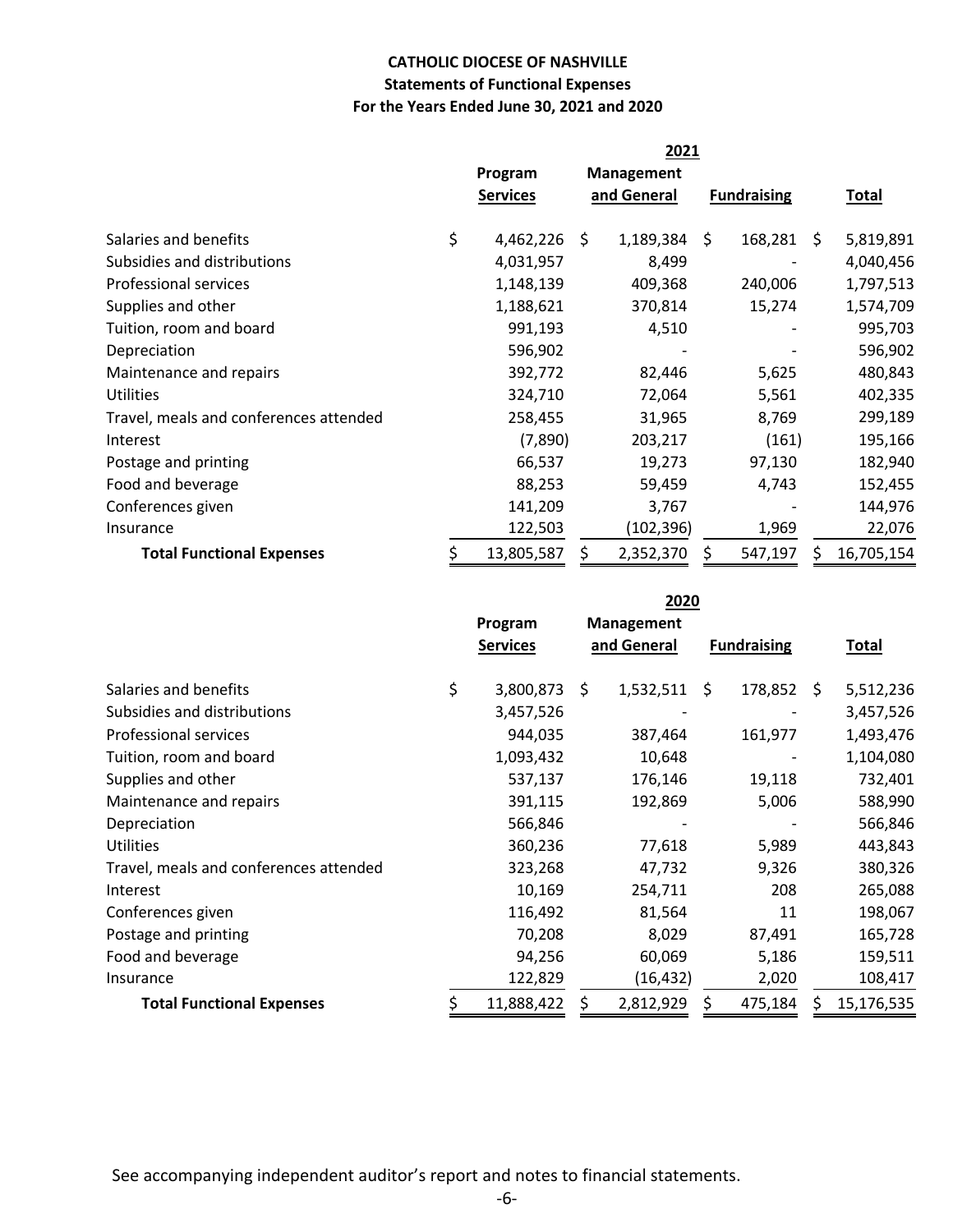## **CATHOLIC DIOCESE OF NASHVILLE**

Notes to Financial Statements June 30, 2021 and 2020

#### **Note 1 ‐ Summary of Significant Accounting Policies**

#### *Organization and Purpose*

Catholic Diocese of Nashville (the Diocese) is a juridic person under canon law and an unincorporated religious association under the civil law of the State of Tennessee. The Diocese carries out religious activities primarily in and for the benefit of the Catholic community in the middle Tennessee area.

Effective July 1, 2020, the leadership of Tennessee Register legally changed from control solely by one Member, the Bishop of Nashville, to four governing Members. With the Bishop no longer the sole trustee for the Tennessee Register, it will no longer be consolidated with the Diocese. For comparative purposes, the activity of Tennessee Register is also not included in these financial statements for the year ended June 30, 2020.

### *Basis of Accounting*

The financial statements of the Diocese are prepared using the accrual basis of accounting, under which revenue is recognized when earned rather than when collected and expenses are recognized when incurred rather than when disbursed.

#### *Financial Statement Presentation*

For financial statement presentation, the Diocese reports its financial information according to two classes of net assets (net assets with and without restrictions) based on the existence or absence of donor‐imposed restrictions.

#### *Net Assets Without Donor Restrictions*

Net assets that are not subject to donor‐imposed restrictions and may be expended for any purpose in performing the primary objectives of the Diocese. Net assets without restrictions may be designated for specific purposes by the Bishop in consultation with the Chief Administrative Officer (CAO), the Chief Financial Officer (CFO), Finance Council and College of Consultors, as necessary, for specific long‐term purposes.

#### *Net Assets With Donor Restrictions*

Net assets subject to stipulations imposed by donors and grantors that can be fulfilled by actions of the Diocese pursuant to those restrictions or that expire by the passage of time.

Other donor restrictions are perpetual in nature, whereby the donor has stipulated the funds be maintained in perpetuity.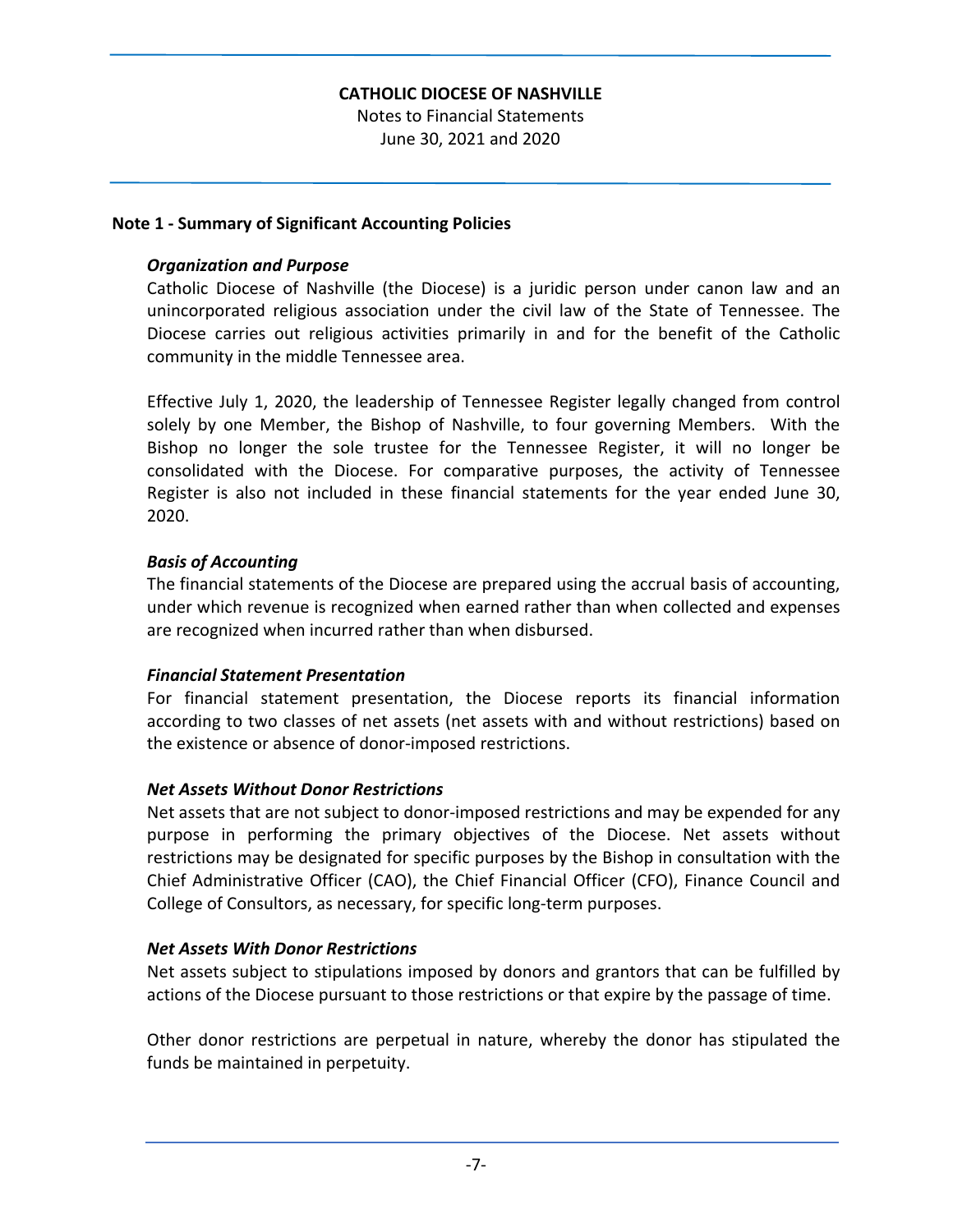### *Measure of Operations*

The Statements of Activities and Changes in Net Assets report changes in net assets, including changes in net assets from operating and non‐operating activities. Operating activities consist of those items attributable to the Diocese's ongoing activities and interest and investment income. Non-operating activities are limited to resources that generate return from other investments, permanently restricted contributions, net assets released for capital expenditures, and other activities considered to be of a more unusual or non‐ recurring nature.

## *Use of Estimates*

Management of the Diocese has made a number of estimates and assumptions relating to the reporting of assets and liabilities and disclosure of contingent assets and liabilities to prepare these financial statements and accompanying notes in conformity with accounting principles generally accepted in the United States of America (U.S. GAAP). Actual results could differ from these estimates.

## *Program and Supporting Services ‐ Functional Expenses*

The following program and supporting services are included in the accompanying financial statements on the statements of functional expenses.

**Program Services ‐** includes activities carried out to fulfill the Diocese's mission of Living and Proclaiming the Good News of Jesus Christ, Welcoming All. Specific activities include school assistance, ministries, vocations, clergy benefits, educational services, communications and Parish assistance.

**Supporting Services ‐ Management and General ‐** relates to the overall direction of the Diocese through the office of the Bishop. It encompasses the canonical offices required for a Diocese (Bishop, Vicar General, Chancellor and CFO). These expenses are not identifiable with a particular program, event or fundraising, but are indispensable to the conduct of those activities and are essential to the Diocese. Specific activities include organizational oversight, Chancellor, business management, record keeping, budgeting, financing, and other administrative activities.

**Supporting Services ‐ Fundraising ‐** includes cost of activities directed toward appeals for financial support and the cost of solicitations, and creation and distribution of fundraising materials.

# *Classifications of Expenses*

Expenses are classified functionally as a measure of service efforts and accomplishments. Direct expenses, incurred for a single function, are allocated entirely to that function. Joint expenses applicable to more than one function, are allocated on the basis of objectively summarized information or management estimates.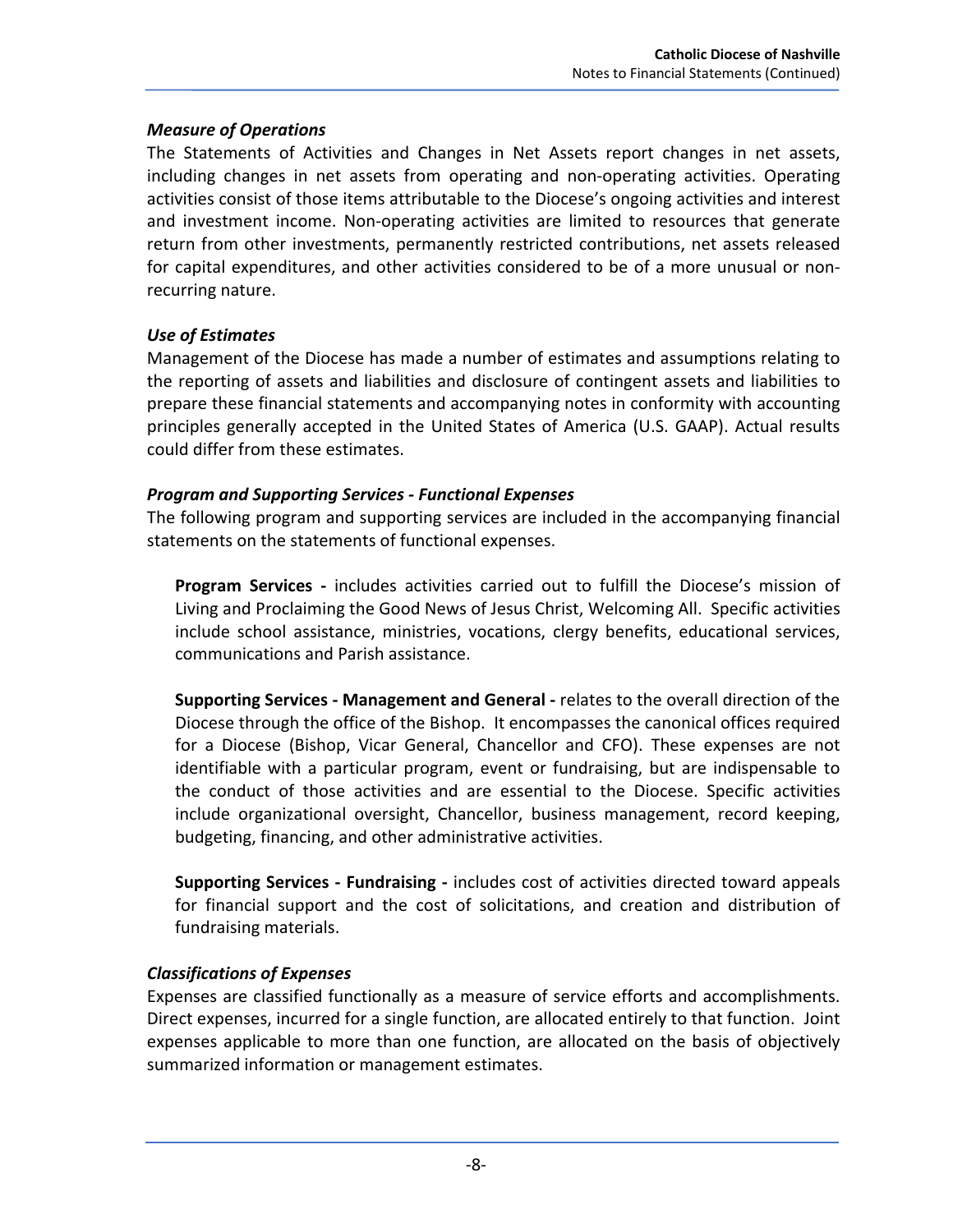# *Cash*

The Diocese maintains savings accounts and zero balance checking accounts at Truist (formerly SunTrust Bank) through Catholic Community Investment and Loan, Inc. (CCIL). Other banks are used as needed for specific functions. Cash maintained within investment accounts is reported as investments in marketable securities.

# *Self‐Insured Medical Coverage*

The Diocese maintains a self‐insured medical benefits plan for those entities participating in the previous Blue Cross Blue Shield of Tennessee (BCBS-TN) insured plan. A key consideration was to be able to define the terms of coverage consistent with Catholic teachings. It is anticipated this will also allow the Diocese to better manage costs and the impact on premium rate increases. Premium rates were established with the consultation of experts. BCBS‐TN was selected to administer the plan. Stop loss coverage was purchased to limit catastrophic claim losses. Included in accounts payable and accrued expenses at June 30, 2021 and 2020, is an estimate of \$570,600 and \$546,400, respectively, for incurred but not reported claims.

Premium payments are recorded as revenue and netted against claim expenses and are included in service fees/materials supplied in the Statements of Activities and Changes in Net Assets. The cumulative balance is recorded as unrestricted designated – self-insured medical coverage.

## *Investments in Marketable Securities*

Marketable securities are carried at estimated fair value as of June 30, 2021 and 2020. Gifts of marketable securities are recorded at the estimated fair market value at date of gift if retained or the sale price if immediately sold. Estimated fair market values are based primarily on quoted market prices. Realized gains or losses on the sale of marketable securities are recognized on the trade date based upon specific identification of the security sold and are included in the Statements of Activities and Changes in Net Assets.

The Diocese utilizes various investment instruments. The Diocese invests in fixed income securities including government bonds, publicly traded stocks and mutual funds and occasionally real property. At June 30, 2021 and 2020, the Diocese had no direct financial investment in financial derivatives. Investment securities, in general, are exposed to a variety of risks, such as interest rate, credit, business performance, world events and overall market volatility. Due to the level of risk associated with certain investment securities, it is reasonably likely that changes in the estimated fair values of investment securities will occur in the near term and such changes could materially affect the amounts reported in the Statements of Financial Position and Statements of Activities and Changes in Net Assets.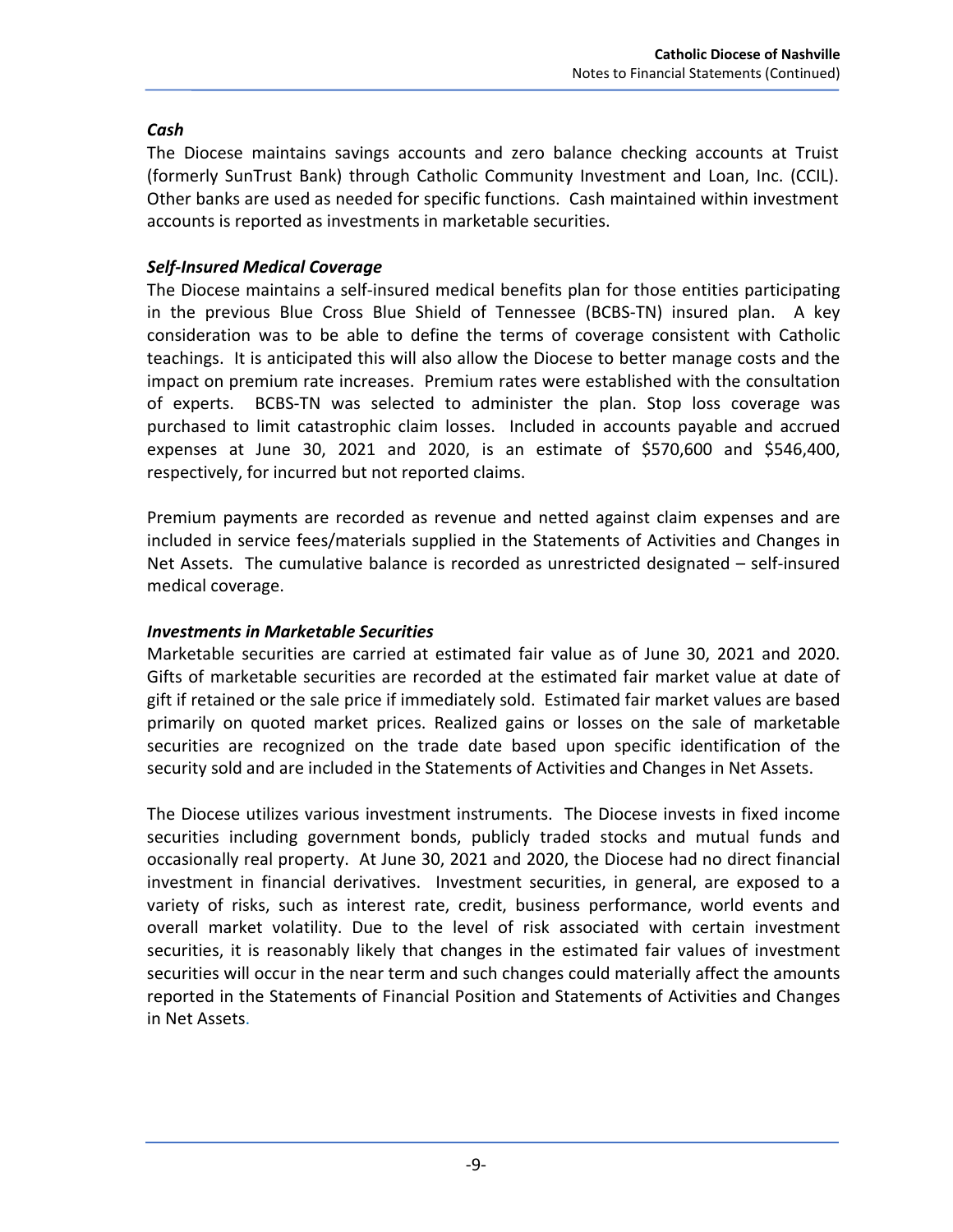### *Accounts Receivable*

Accounts receivable from parishes and institutions are uncollateralized obligations for assessments, priests' retreats, employee and priest benefits and Catholic education. Receivables may include advances or loans to employees or diocesan entities. It is the Diocese's policy to charge off uncollectible accounts when management determines the receivable will not be collected. Late fees and interest are not assessed on delinquent accounts. The provision for doubtful accounts is estimated based on management's knowledge of the people, parishes, institutions, historical loss experience and existing economic conditions. At June 30, 2021 and 2020, approximately \$18,000 and \$30,000, respectively, of accounts receivable were greater than 90 days.

## *Intentions to Give*

Each year the Diocese asks the Catholic community to submit pledge cards as part of the Bishop's Annual Appeal for Ministry indicating the donations the Catholics intend to give for budgeted diocese and pastoral services during the upcoming calendar year. The pledge cards are used only for budgetary purposes and are not considered legally enforceable commitments. As such, these pledges do not meet the criteria for revenue recognition under U.S. GAAP. They are not reported as contributions in the Statements of Activities and Changes in Net Assets until the pledges are collected.

## *Residual Interest in Trusts*

The Diocese is the beneficiary of certain perpetual trusts held and controlled by others. The estimated fair value of the underlying trust accounts are an asset in the accompanying Statements of Financial Position, although the Diocese has no access nor control over those funds. Contribution revenue is recognized at the date such trusts are established. Changes in the estimated fair value of the trust accounts are recognized as a gain or loss in the period such changes occur and income disbursements received from the trusts are recorded as revenue.

## *Land, Buildings, and Equipment*

Land, buildings, and equipment are stated at cost, if purchased or constructed, or fair market value at date of gift if received by donation, net of accumulated depreciation and amortization. For buildings and systems/equipment, depreciation and amortization is computed on the straight‐line basis over the estimated useful lives of the assets or lease term, net of salvage value. Salvage value is estimated by asset type per the Diocese expense capitalization policy. Land is not depreciated and remains on the books at the purchase or donated value. Useful lives by asset category are as follows:

| Land                                           | Infinite       |
|------------------------------------------------|----------------|
| Buildings - other, additions, and improvements | 30 - 50 years  |
| Machinery and equipment                        | $3 - 10$ years |
| Furniture and fixtures                         | 10 years       |
| Vestments                                      | 20 years       |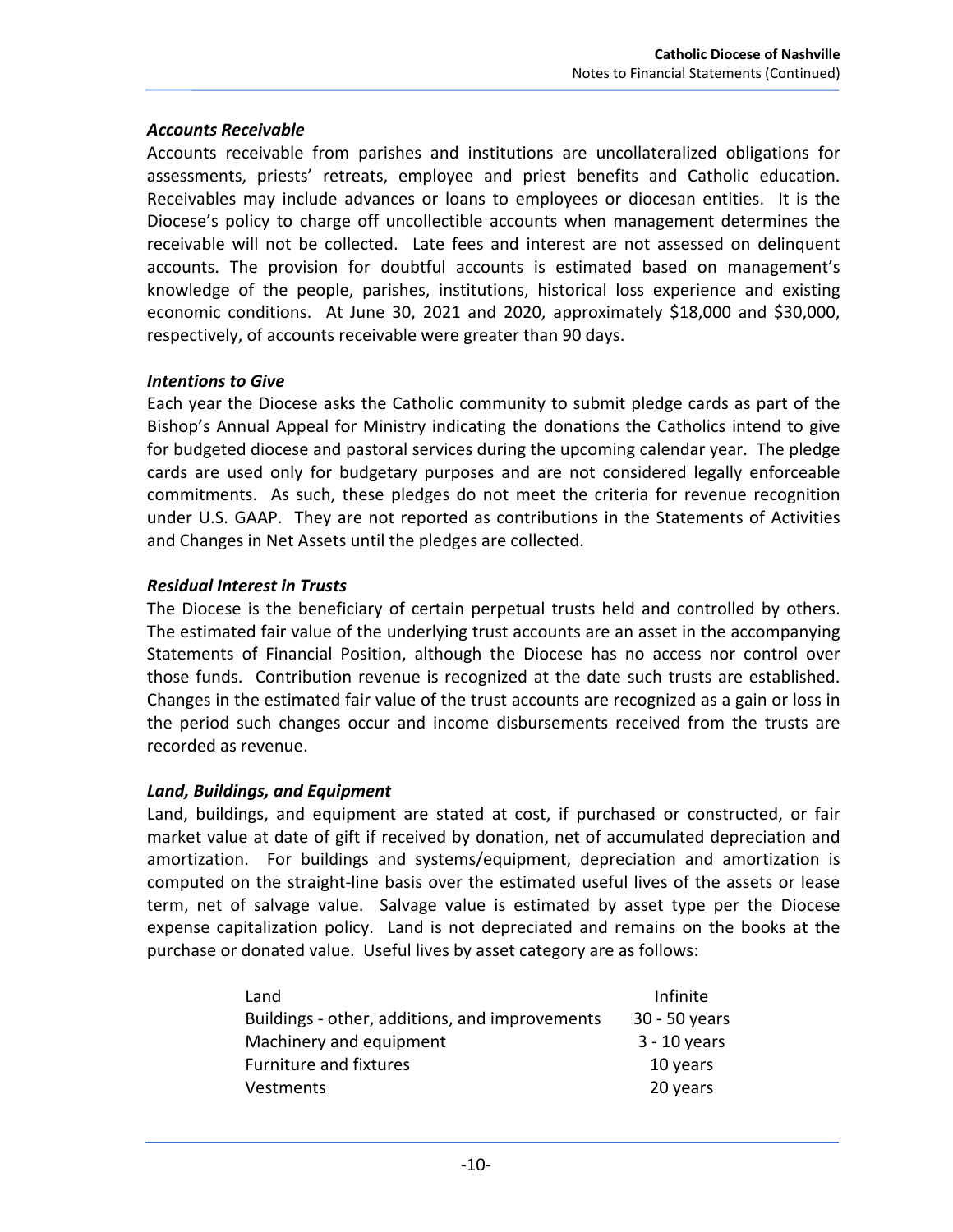Expenditures for maintenance and repairs are expensed when incurred. Expenditures for renewals or betterments costing more than \$2,500 per item are capitalized unless an exception is approved. All capitalized assets are inventoried and a record kept even if the item is fully depreciated. When assets are retired or sold, the cost and the related accumulated depreciation are removed from the accounts, and the resulting gain or loss is included in the Statements of Activities and Changes in Net Assets.

## *Federal Income Taxes*

The Diocese is exempt from federal income taxes on related income as a religious organization under the Internal Revenue Code (IRC) Section 501(c)(3); accordingly, no provision for income taxes has been made in the accompanying financial statements. The Diocese, as a church, is also exempt from filing a U.S. Federal information tax return (Form 990).

The Diocese accounts for the effect of any uncertain tax positions based on a more likely than not threshold to the recognition of the tax positions being sustained based on the technical merits of the position under examination by the applicable taxing authority. If a tax position or positions are deemed to result in uncertainties of those positions, the unrecognized tax benefit is estimated based on a cumulative probability assessment that aggregates the estimated tax liability for all uncertain tax positions. Tax positions for the Diocese include, but are not limited to, the tax‐exempt status and determination of whether certain income is subject to unrelated business income tax; however, the Diocese has determined that such tax positions do not result in an uncertainty requiring recognition.

## *Impairment of Long‐Lived Assets*

Long-lived assets are reviewed for impairment whenever events or changes in circumstances indicate that the carrying amount of an asset may not be recoverable. Recoverability of assets to be held and used is measured by a comparison of the carrying amount of an asset to future undiscounted net cash flows expected to be generated by the asset. If such assets are considered to be impaired, the impairment to be recognized is measured by the amount by which the carrying amount of the assets exceeds the fair value of the assets. Assets to be disposed of are reported at the lower of the carrying amount or fair value less costs to sell. No impairments have been recognized on any property at June 30, 2021 and 2020.

## *Fair Value Measurements*

The Diocese follows Financial Accounting Standards Board (FASB) Accounting Standards Codification (ASC) 820‐10, *Fair Value Measurements*, with respect to its financial assets and liabilities. Fair value is defined as the price that would be received to sell an asset in the principal or most advantageous market for the asset in an orderly transaction between market participants on the measurement date. Fair value should be based on the assumptions market participants would use when pricing an asset. U.S. GAAP establishes a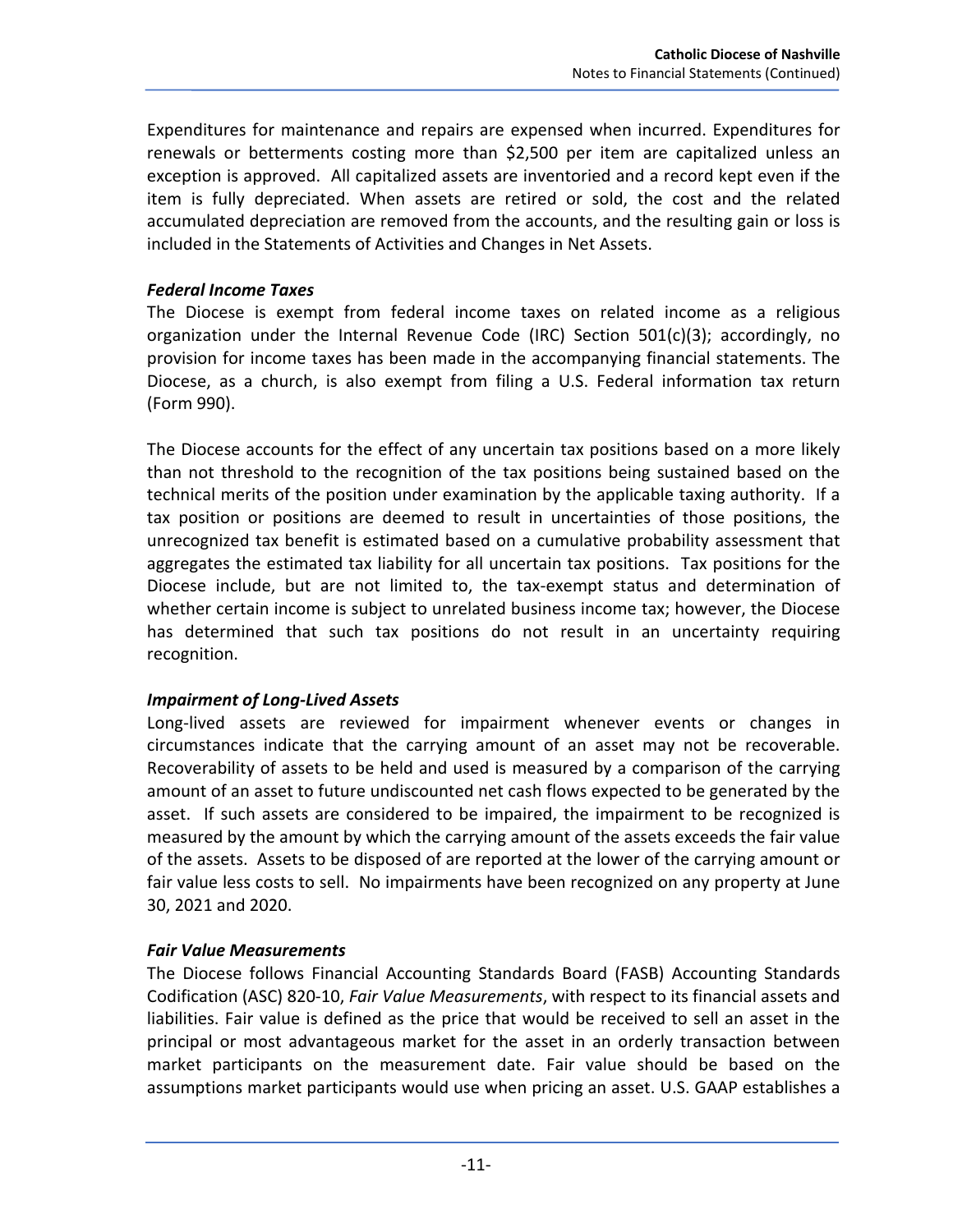fair value hierarchy that prioritizes investments based on those assumptions. The fair value hierarchy gives the highest priority to quoted prices in active markets (observable inputs) and the lowest priority to an entity's assumptions (unobservable inputs). The Diocese groups assets at fair value in three levels, based on the markets in which the assets and liabilities are traded, and the reliability of the assumptions used to determine fair value. These levels are as follows:

**Level 1** - Unadjusted quoted market prices for identical assets or liabilities in active markets as of the measurement date.

**Level 2** ‐ Other observable inputs, either directly or indirectly, including:

- Quoted prices for similar assets/liabilities in active markets;
- Quoted prices for identical or similar assets in non-active markets;
- Inputs other than quoted prices that are observable for the asset/liability; and,
- Inputs that are derived principally from or corroborated by other observable market data.

**Level 3** ‐ Unobservable inputs that cannot be corroborated by observable market data.

## *Revenue Recognition*

Revenues are recognized when control of the promised goods or services is transferred to the customer in an amount that reflects consideration the Diocese expects to be entitled to in exchange for transferring those goods or services.

Revenue is recognized based on the following five step model:

- Identification of the contract
- Identification of the performance obligations in the contract
- Determination of the transaction price
- Allocation of the transaction price
- Recognition of revenue when, or as, the Diocese satisfies a performance obligation.

The Diocese's revenues primarily consist of assessments, contributions and service fees.

Assessments are recognized on a monthly basis.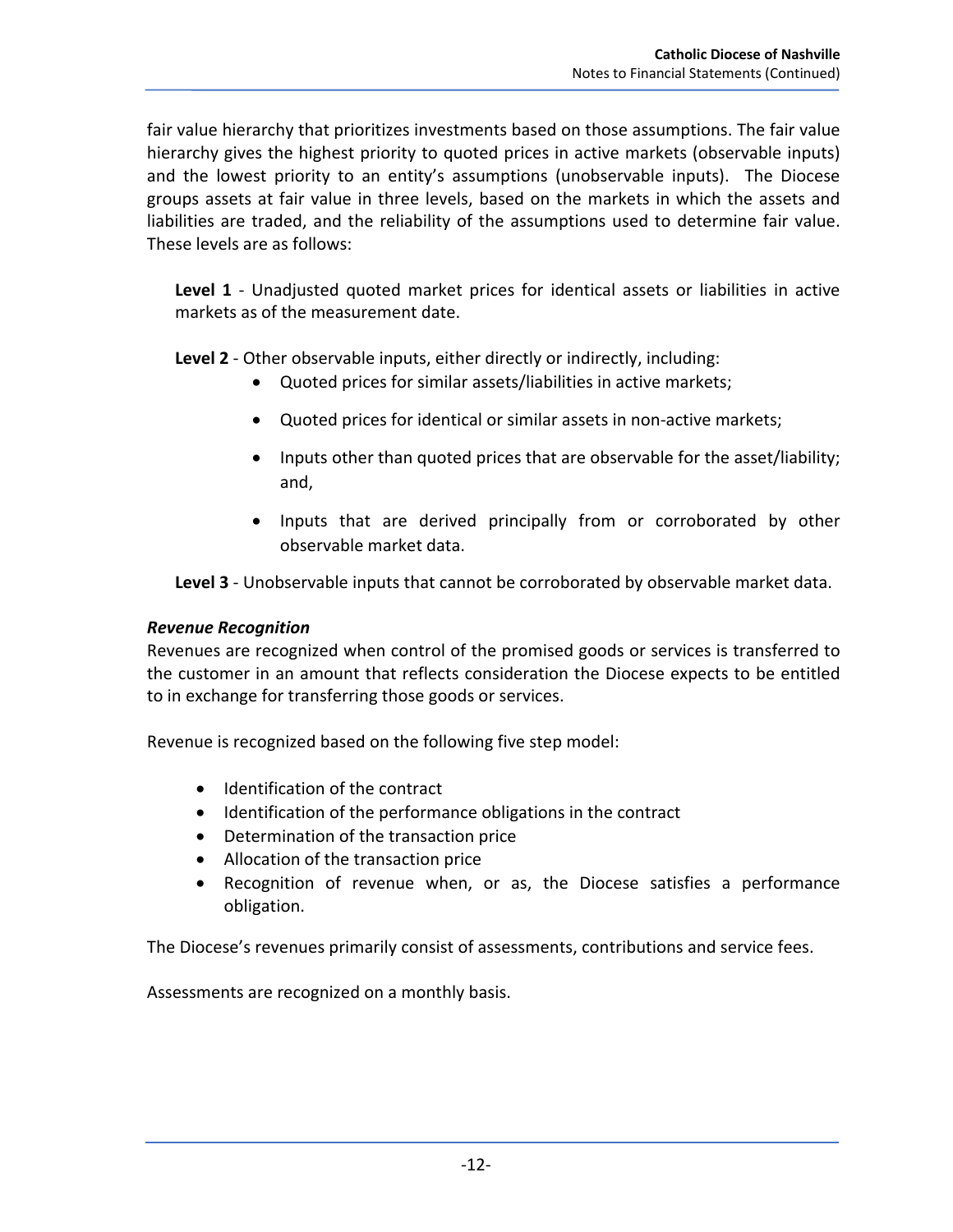Contributions are considered unrestricted unless they are received with donor stipulations that limit their use either through purpose or time restrictions. Contributions that are restricted by the donor are reported as increases in net assets without donor restrictions if the restrictions expire in the fiscal year in which the contributions are recognized. All other donor‐restricted contributions are reported as increases in net assets with donor restrictions depending on the nature of the restrictions. When a restriction expires, net assets with donor restrictions are reclassified to net assets without donor restrictions.

Services fees are recognized as the services are performed. Some fees are a flat monthly fee which are recognized on a monthly basis but some fees are for specific services or events which are billed separately and recognized when the specific service or event occurs.

### **Reclassifications**

Certain amounts in the 2020 consolidated financial statements have been reclassified to conform to the 2021 presentation.

### **Note 2 ‐ Adoption of New Accounting Pronouncement**

In May 2014, FASB issued Accounting Standards Update (ASU) 2014‐09, *Revenue from Contracts with Customers* (Topic 606). This guidance supersedes the revenue recognition requirements in ASC Topic 605, *Revenue Recognition*, (Topic 605), and most industry‐ specific revenue recognition guidance throughout the Industry Topics of the ASC. The updated guidance states that an entity should recognize revenue to depict the transfer of promised goods or services to customers in an amount that reflects the consideration to which the entity expects to be entitled in exchange for those goods or services. Topic 606 also includes Subtopic 340‐40, *Other Assets and Deferred Costs – Contracts with Customers*, which requires deferral of incremental costs of obtaining a contract with a customer. Collectively, Topic 606 and Subtopic 340‐40 are referred to as the "new standard." The Diocese adopted the new standard effective July 1, 2020. There was no effect on change in net assets as a result of this adoption.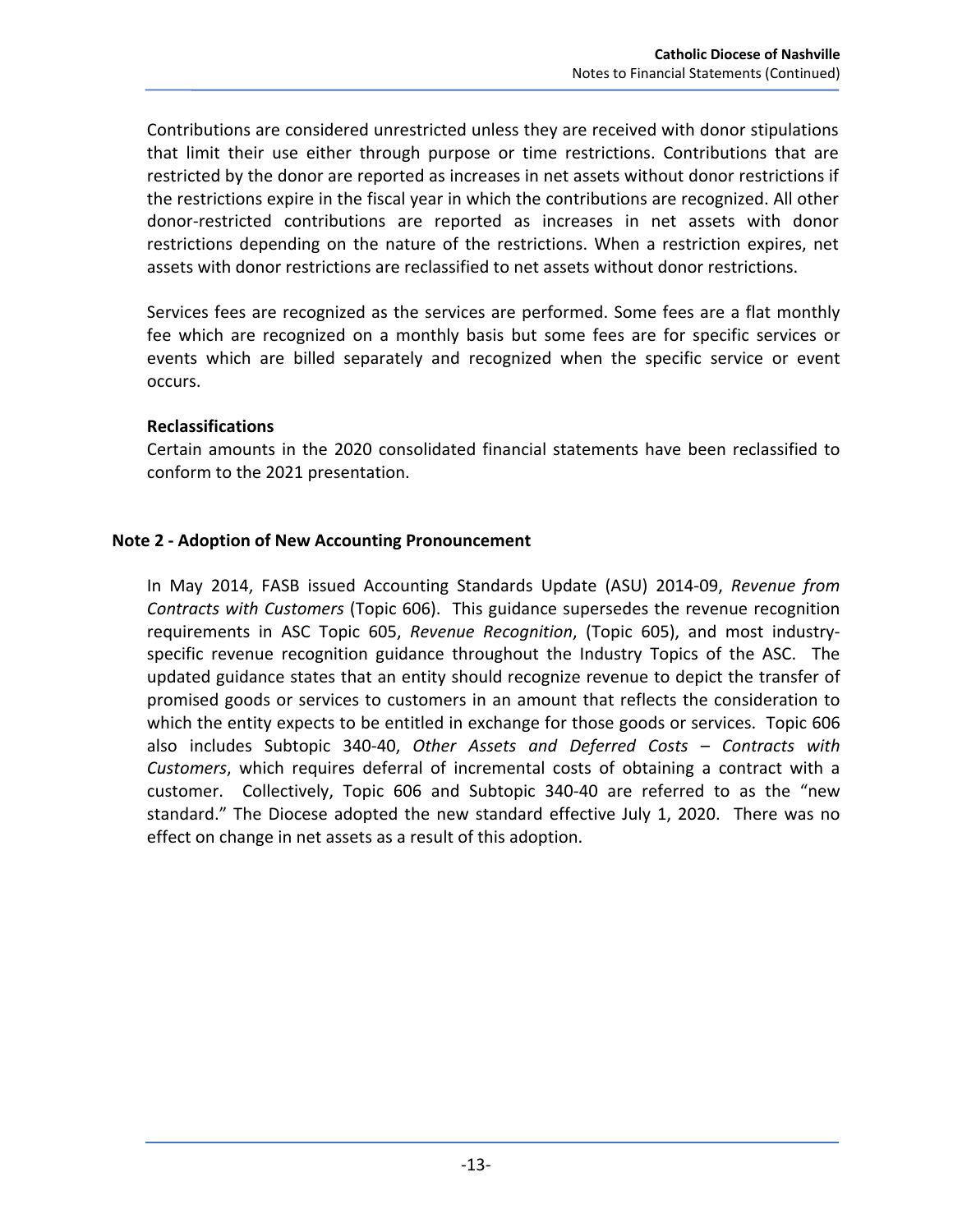### **Note 3 ‐ Liquidity and Availability**

The Diocese's financial assets available within one year of the Statements of Financial Position for general expenditure are as follows:

|                                                                                             | 2021            | 2020         |
|---------------------------------------------------------------------------------------------|-----------------|--------------|
| Cash                                                                                        | \$<br>4,591,059 | \$11,147,539 |
| Investments                                                                                 | 14,494,862      | 10,119,474   |
| Accounts and other receivables                                                              | 1,141,557       | 1,493,919    |
| Total financial assets                                                                      | 20,227,478      | 22,760,932   |
| Less - Net assets with donor restrictions<br>Less - Net assets without donor restrictions - | (6,640,022)     | (6,325,808)  |
| Board designated                                                                            | (3,603,977)     | (3,637,276)  |
| Financial assets available to meet general<br>expenditures over the next twelve months      | 9,983,479       | 12,797,848   |

The Diocese's goal generally is to maintain financial assets at a minimum of \$1,000,000.

## **Note 4 ‐ Funds on Deposit with Catholic Community Investment and Loan, Inc. (CCIL)**

As of June 30, 2021 and 2020, the Diocese has funds on deposit with Truist (formerly SunTrust Bank) through CCIL. CCIL is a not‐for‐profit public benefit and charitable corporation established to benefit exclusively certain juridic persons within the diocese through loans to parishes and Diocesan institutions as well as to invest pooled deposits to provide a better return on those deposits to the account holders. The funds on deposit with CCIL are placed with Truist Bank and insured to Federal Deposit Insurance Corporation (FDIC) limits or invested through brokerage firms. CCIL has private insurance for malfeasance losses up to \$2,000,000 per incident. In management's opinion, these deposits are not subject to a significant risk of loss.

#### **Note 5 ‐ Investments**

Investments are subject to market risk, the risk inherent in a fluctuating market. The broker/dealer that is the custodian of 88% and 85%, respectively, of the Diocese's investments in marketable securities at June 30, 2021 and 2020 is covered by the Securities Investor Protection Corporation (SIPC), which provides limited protection to investors. SIPC coverage is limited to specified investor‐owned securities (notes, bonds, mutual funds, investment company securities, and registered securities) held by an insolvent SIPC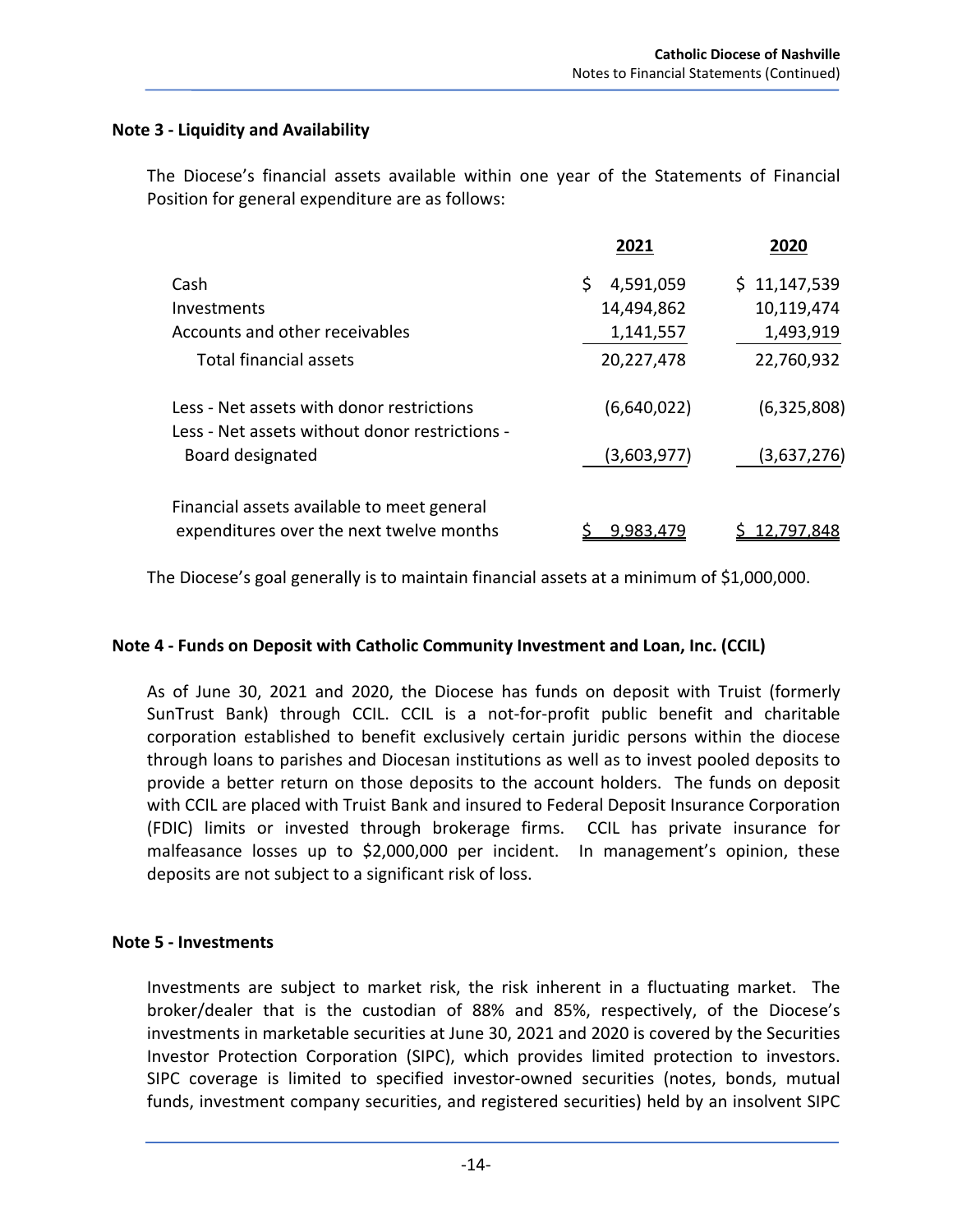member at the time a supervising trustee is appointed. The SIPC also protects against unauthorized trading in the Diocese's security account. SIPC coverage is limited to \$500,000 per customer, including \$250,000 for cash that is on deposit as the result of a security transaction. The SIPC protection does not insure against market risk.

|                             | 2021        |                   |               | 2020              |
|-----------------------------|-------------|-------------------|---------------|-------------------|
|                             | <b>Cost</b> | <b>Fair Value</b> | <b>Cost</b>   | <b>Fair Value</b> |
| Cash and money market       | 1,873,836   | 1,873,836<br>\$   | 293,499<br>\$ | 293,499<br>\$     |
| Fixed income funds          | 2,662,488   | 2,562,198         | 1,798,649     | 2,081,709         |
| Equity and mutual funds     |             |                   |               |                   |
| US funds                    | 3,563,617   | 8,061,786         | 5,187,570     | 6,306,634         |
| Non - US market funds       | 1,982,633   | 1,997,042         | 1,624,139     | 1,437,632         |
| Total equity and            |             |                   |               |                   |
| mutual funds                | 5,546,250   | 10,058,828        | 6,811,709     | 7,744,266         |
| Total marketable securities | 10,082,574  | 14,494,862        | 8,903,857     | 10,119,474        |
| Residual interest in trust  | 4,253,323   | 5,628,347         | 3,253,323     | 3,713,458         |
| Total investments           | 14,335,897  | 20,123,209        | 12,157,180    | 13,832,932        |

A summary of investments as of June 30, 2021 and 2020 is as follows:

The following schedule summarizes the investment gains in the Statements of Activities and Changes in Net Assets for the years ended June 30, 2021 and 2020:

|                                            | 2021 |           | 2020 |           |
|--------------------------------------------|------|-----------|------|-----------|
| Interest and dividends                     |      | 529,289   |      | 800,406   |
|                                            |      |           |      |           |
| Unrealized gain (loss) on investments, net |      | 3,196,671 |      | 225,865   |
|                                            |      | 3,725,960 |      | 1,026,271 |

#### **Note 6 ‐ Fair Value Measurements**

Required disclosures concerning the estimated fair value of financial instruments are presented below. The estimated fair value amounts have been determined based on the Diocese's assessment of available market information and appropriate valuation methodologies. The following table summarizes required fair value disclosures and measurements at June 30, 2021 and 2020 for the assets measured at fair value on a recurring basis under FASB ASC 820, *Fair Value Measurements and Disclosures*: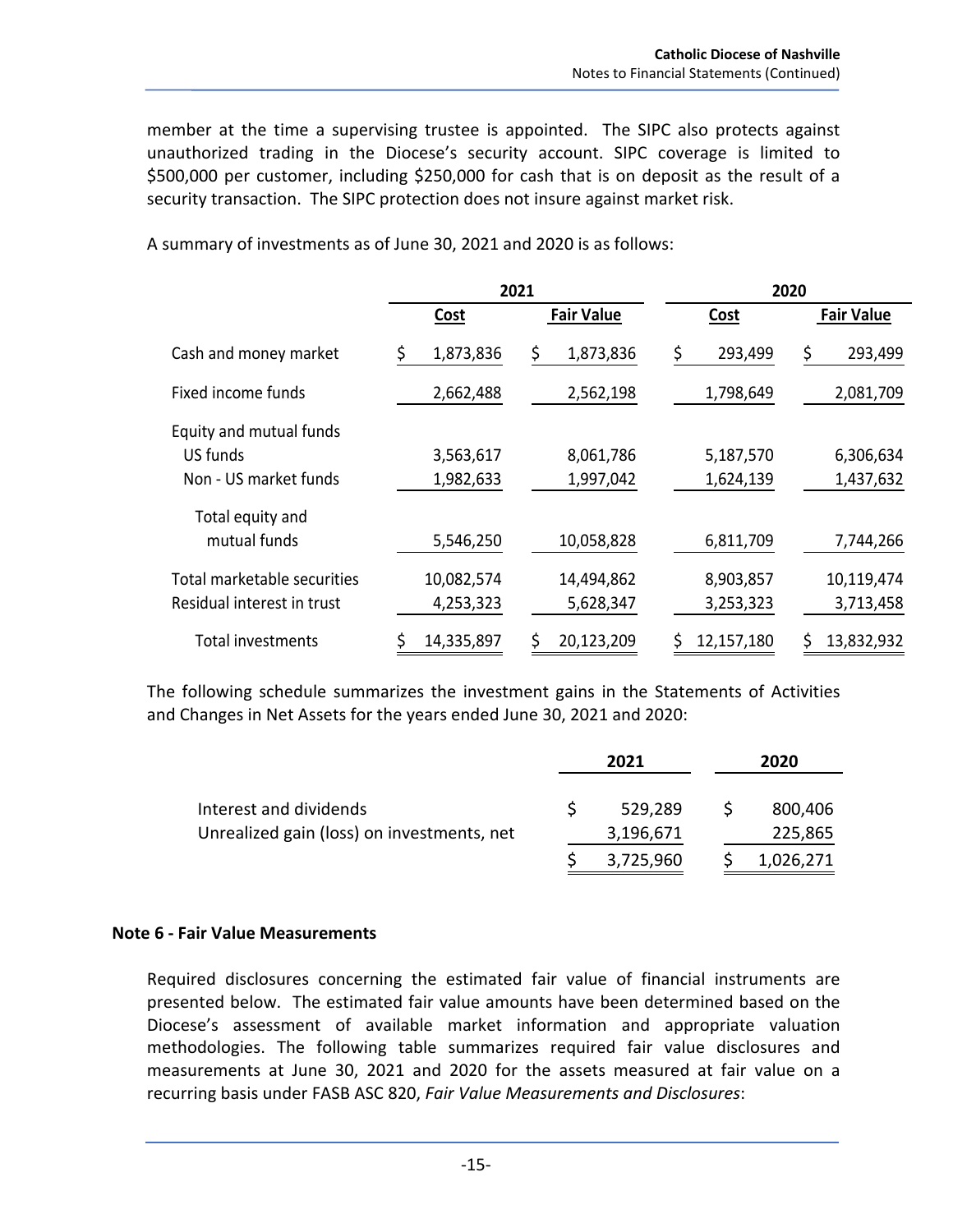|                             | <b>Assets</b>      |                  |                                      |         |  |  |
|-----------------------------|--------------------|------------------|--------------------------------------|---------|--|--|
|                             | <b>Measured at</b> |                  | <b>Fair Value Measurements Using</b> |         |  |  |
|                             | <b>Fair Value</b>  | Level 1          | Level 2                              | Level 3 |  |  |
| 2021                        |                    |                  |                                      |         |  |  |
| Cash and money market       | 1,873,836<br>S     | \$1,873,836      | \$                                   | \$      |  |  |
| Fixed income funds          | 2,562,198          | 2,562,198        |                                      |         |  |  |
| Equity and mutual funds     |                    |                  |                                      |         |  |  |
| US funds                    | 8,061,786          | 8,061,786        |                                      |         |  |  |
| Non - US market funds       | 1,997,042          | 1,997,042        |                                      |         |  |  |
| Total equity and            |                    |                  |                                      |         |  |  |
| mutual funds                | 10,058,828         | 10,058,828       |                                      |         |  |  |
| Total marketable securities | 14,494,862         | 14,494,862       |                                      |         |  |  |
| Residual interest in trusts | 5,628,347          |                  |                                      |         |  |  |
| <b>Total investments</b>    | Ś.<br>20,123,209   | 14,494,862<br>Ś. | \$                                   | \$      |  |  |
| 2020                        |                    |                  |                                      |         |  |  |
| Cash and money market       | 293,499            | \$<br>293,499    | \$.                                  | \$      |  |  |
| Fixed income funds          | 2,081,709          | 2,081,709        |                                      |         |  |  |
| Equity and mutual funds     |                    |                  |                                      |         |  |  |
| US funds                    | 6,306,634          | 6,306,634        |                                      |         |  |  |
| Non - US market funds       | 1,437,632          | 1,437,632        |                                      |         |  |  |
| Total equity and            |                    |                  |                                      |         |  |  |
| mutual funds                | 7,744,266          | 7,744,266        |                                      |         |  |  |
| Total marketable securities | 10,119,474         | 10,119,474       |                                      |         |  |  |
| Residual interest in trusts | 3,713,458          |                  |                                      |         |  |  |
| <b>Total investments</b>    | 13,832,932<br>\$   | \$10,119,474     | \$                                   | \$      |  |  |

The fair value of residual interest in trusts is based upon percent of beneficiary interest in the trust times its measured market value determined by the custodians of the funds. The fair value of the Diocese's interest of the residual trust has been determined based on the net asset values of the underlying investments as a practical expedient and have not been classified in a level within the fair value hierarchy.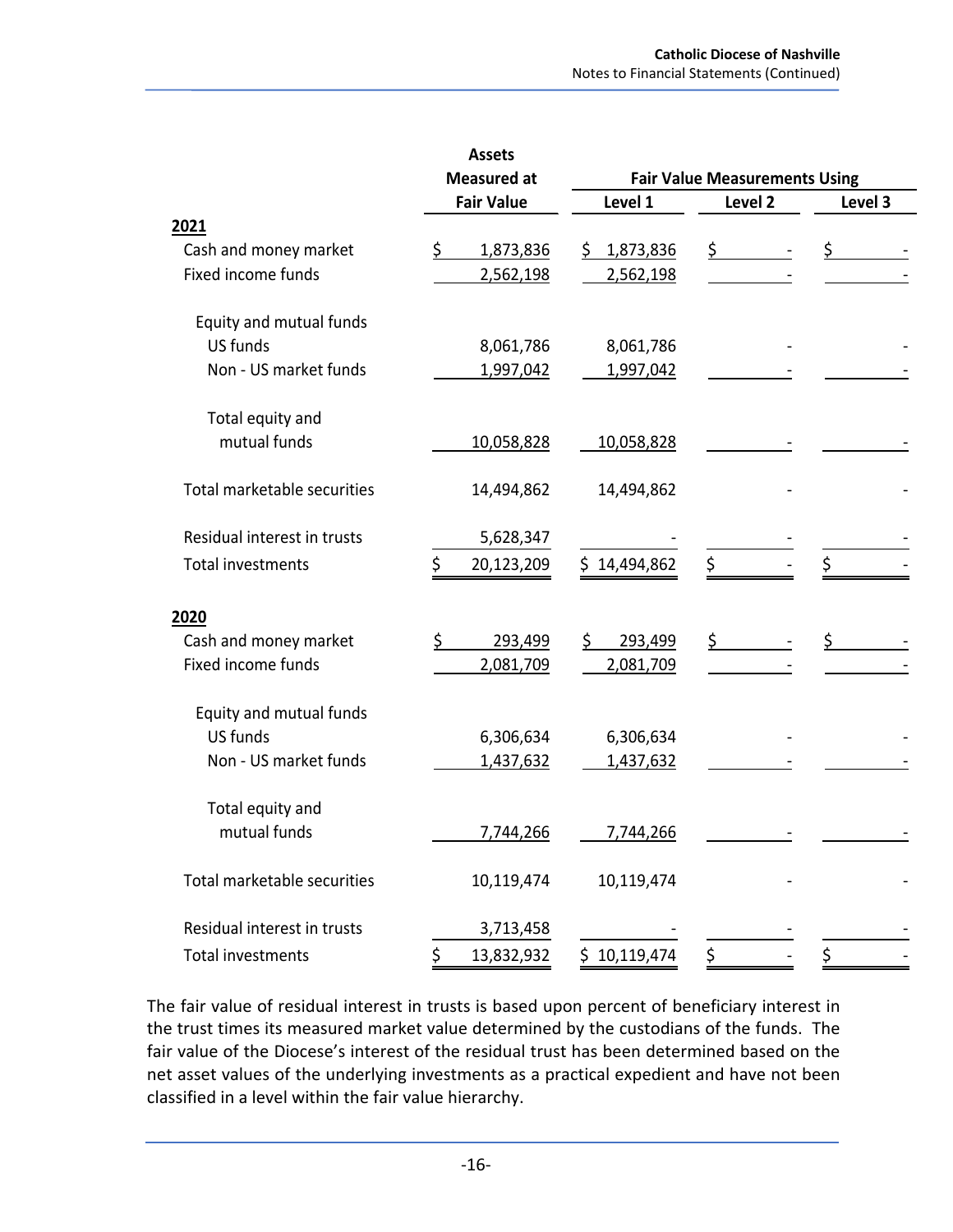#### **Note 7 ‐ Loans Payable**

On June 30, 2015, the Diocese entered into a six year \$8.5 million loan agreement with a negative pledge. Monthly principal and interest payments were \$42,008 through June 5, 2021 with an approximate \$7,100,000 balloon payment due on June 30, 2021. This loan was refinanced at \$7.5 million for five years on October 28, 2020 with a maturity date of October 30, 2025. The loan bears interest at a rate of 2.11%. The new monthly principal and interest payments are \$38,443 with an approximate \$5,900,000 balloon payment due on October 30, 2025. The outstanding balance of the loan payable at June 30, 2021 and 2020 was \$7,298,061 and \$7,325,811, respectively.

The provisions of the loan place certain covenants upon the Diocese including maintaining a minimum of \$500,000 cash with the lender and the maintenance of certain debt covenants. The Diocese was in compliance with the required covenants at June 30, 2021 and June 30, 2020.

| Year Ending June 30, | <b>Principal Due</b> |  |  |
|----------------------|----------------------|--|--|
| 2022                 | \$<br>308,996        |  |  |
| 2023                 | 315,579              |  |  |
| 2024                 | 322,303              |  |  |
| 2025                 | 329,170              |  |  |
| 2026                 | 6,022,013            |  |  |
|                      | <u>7.298.061</u>     |  |  |

The expected aggregate maturities of the loan agreement are as follows:

Included in loans payable at June 30, 2020 is \$766,382 of Small Business Administration (SBA) Payroll Protection Plan (PPP) loan (See Note 16). This loan was forgiven and has a balance of \$0 as of June 30, 2021. The loan forgiveness revenue of \$766,382 is included in Program grants on the Statements of Activities and Changes in Net Assets.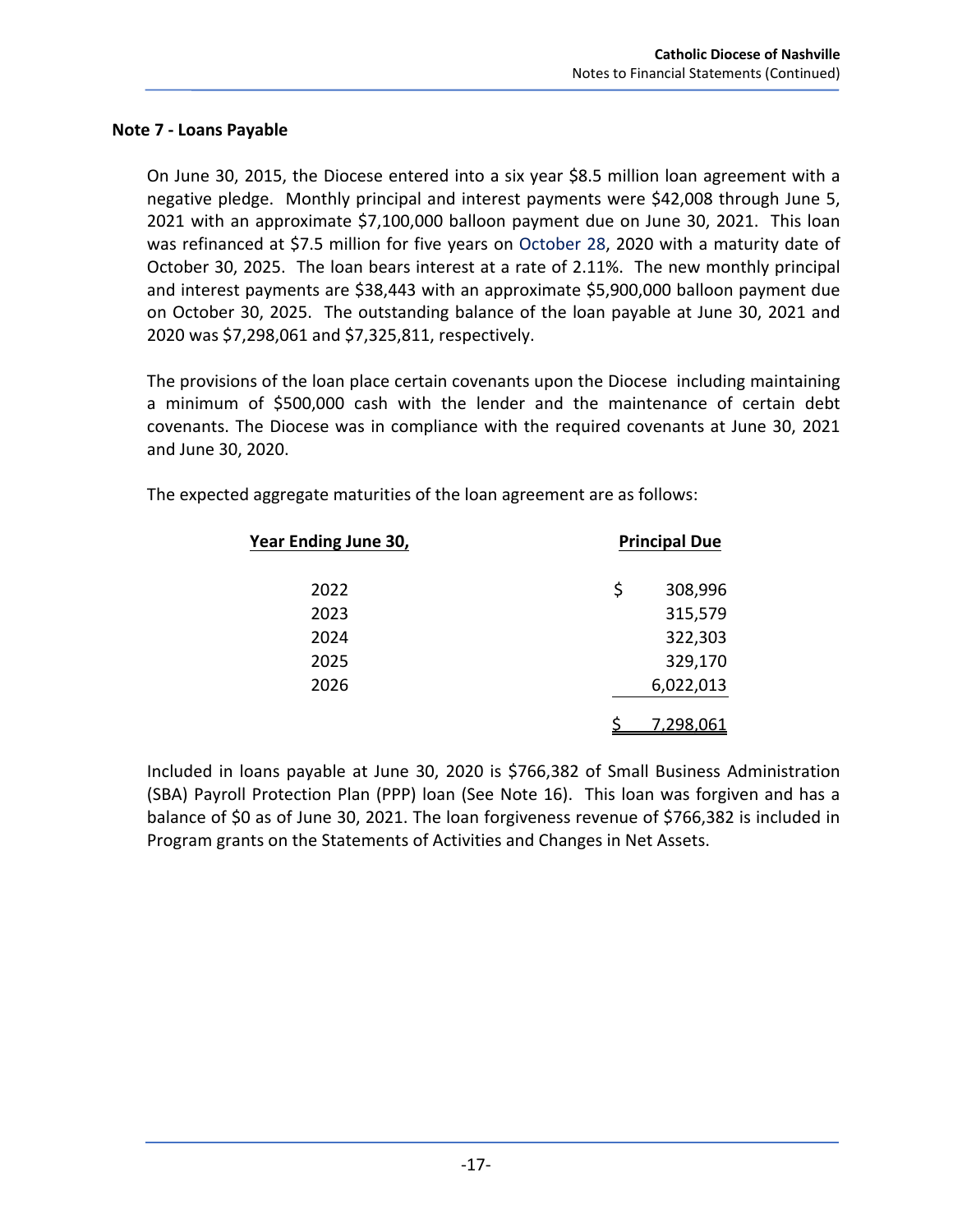### **Note 8 ‐ Land, Buildings, and Equipment**

A summary of land, buildings, and equipment as of June 30, 2021 and 2020 is as follows:

|                                 | 2021             | 2020         |
|---------------------------------|------------------|--------------|
| Land                            | \$<br>11,120,318 | \$11,120,318 |
| <b>Buildings</b>                | 11,581,174       | 10,633,861   |
| Machinery and equipment         | 248,923          | 313,457      |
| Automobiles                     | 137,223          | 137,223      |
| <b>Furniture and fixtures</b>   | 80,414           | 80,414       |
| Rental property - Land          | 2,556,557        | 2,556,557    |
| Rental property - Buildings     | 9,452,418        | 9,452,418    |
|                                 | 35,177,027       | 34,294,248   |
| Less - Accumulated depreciation |                  |              |
| and amortization                | (3,304,222)      | (2,707,320)  |
|                                 | 31.872.805       | 31.586.928   |

### **Note 9 ‐ Pension and Other Post Retirement Benefit Plans**

## *Defined Benefit Pension Plans*

The Diocese participates in a qualified noncontributory Internal Revenue Service (IRS) recognized church pension plan for all eligible lay employees of the Diocese and its related parishes and institutions (Lay Plan). Pension costs are funded by the Diocese for qualified Diocesan lay employees, and by the parishes and institutions for their qualified lay employees. Only the expenses associated with the Diocese employees are reflected in the accompanying financial statements. Management has also determined that the defined benefit plan qualifies for treatment as a multi-employer plan under U.S. GAAP. The disclosure requirements for this pronouncement are limited to a description of the multi‐ employer plan and the amount of pension cost recognized. Church pension plans are exempt from compliance with participation, vesting, reporting, and funding rules of the Employee Retirement Income Security Act of 1974 (ERISA).

The Diocese made quarterly contributions to the Lay Plan based on 5% of eligible salaries for calendar years 2021 and 2020. Total contributions by the Diocese during 2021 and 2020 were \$144,679 and \$147,125, respectively.

The Diocese, through the Priests Benefit Foundation (PBF), provides a qualified noncontributory defined benefit pension plan for incardinated priests of the Diocese (Priest Plan) who became 65 years of age after January 1, 1975. Contributions of \$150,000 and \$0 were made by the PBF into the Priest Plan in 2021 and 2020, respectively.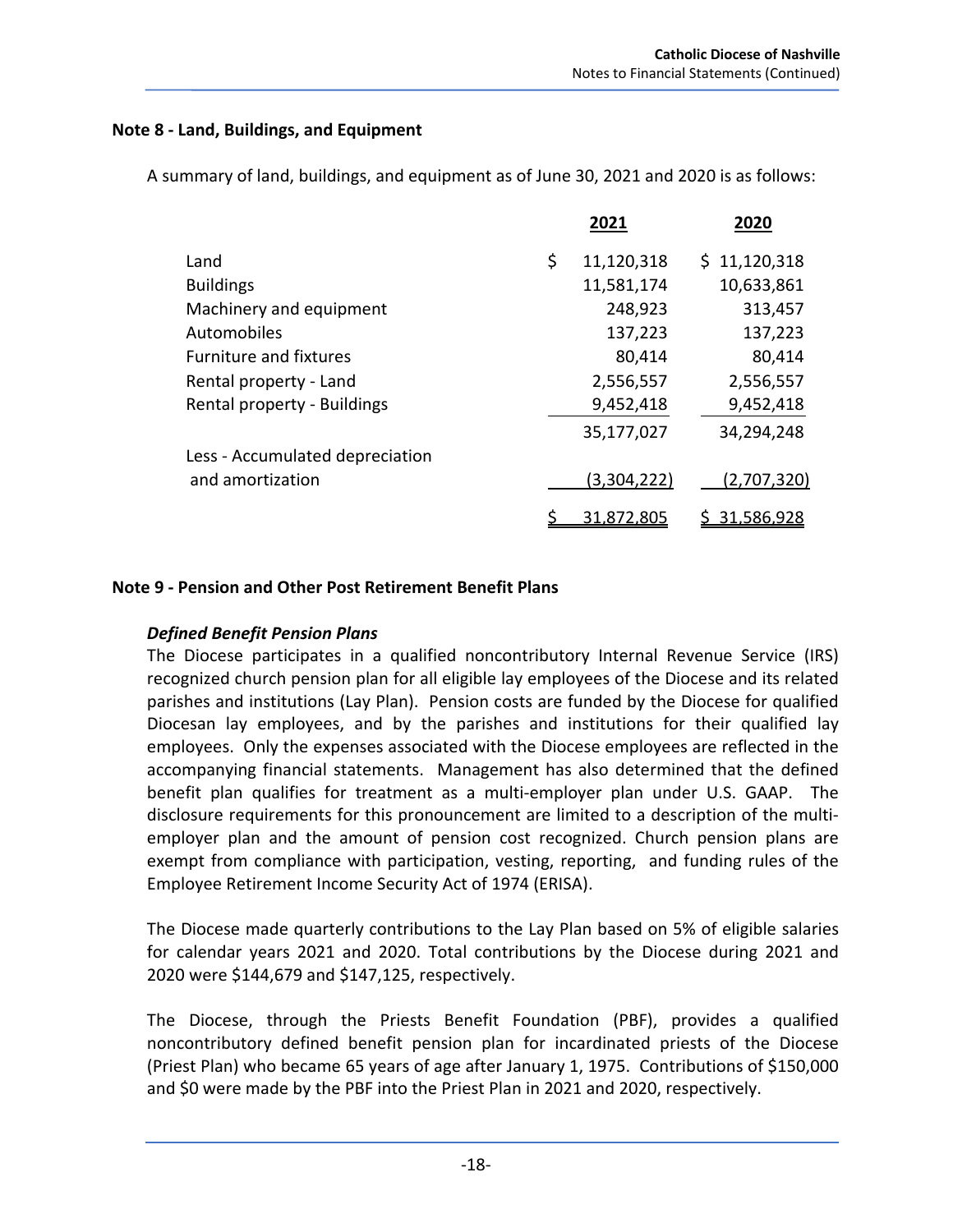An independent actuary prepares an annual actuarial valuation for both the Lay and Priest Plans.

The following table sets forth the defined benefit obligations, fair value of plan assets, and funded status of the noncontributory defined benefit pension plans as of the date of actuarial valuation:

|                                                  | December 31,<br>2020 Lay | December 31,<br>2019 Lay | <b>June 30,</b><br>2021 Priest | <b>June 30,</b><br>2020 Priest |
|--------------------------------------------------|--------------------------|--------------------------|--------------------------------|--------------------------------|
| <b>Pension benefits</b><br>Benefit obligation at |                          |                          |                                |                                |
| end of plan year                                 | \$ (56, 721, 012)        | $$$ (53,935,651)         | \$ (9,848,363)                 | \$ (8,446,714)                 |
| Plan assets at fair value                        |                          |                          |                                |                                |
| at end of plan year                              | 65,829,181               | 57,535,403               | 15,341,297                     | 10,481,775                     |
| Funded (unfunded)                                | 9.108.169                | 3.599.752                | 5.492.934                      | 2.035.061                      |

The market value of the Lay Plan assets as of June 30, 2021 and 2020, respectively, were \$72,580,068 and \$55,475,780.

## *Defined Contribution Retirement Plan (403b)*

The Diocese has an Employee's Retirement Savings Plan (the Plan) covering participating lay employees and priests in the Diocese and parishes, and certain institutions within the Diocese. The Plan is a defined contribution plan under IRC Section 403(b)(9), whereby member employers contributed a standard percentage of payroll as recommended by the Actuaries and Lay Retirement Committee.

Participating employers currently contribute a dollar for dollar match equal to the participating lay employee's contribution up to 3% of that employee's payroll. The Diocese contributes a flat 4% of a priest's salary into their Plan whether they contribute or not. Employees and priests may contribute additional amounts up to the IRS limitations. All participants are immediately vested fully in their individual and employer contributions. The Diocese recognized contributions to these Plans of \$171,265 and \$177,419 in 2021 and 2020, respectively.

# *Priest Post‐Retirement Health Benefits*

The Diocese, through the PBF, provides supplemental post-retirement health benefits (HB Plan) to incardinated priests of the Diocese who retain faculties granted from the Bishop for the Diocese. This obligation is met through the PBF. In 1992, through the PBF, a commitment was made to provide for assistance to covered diocesan priests for whom the Diocese could not purchase long‐term care insurance or required financial medical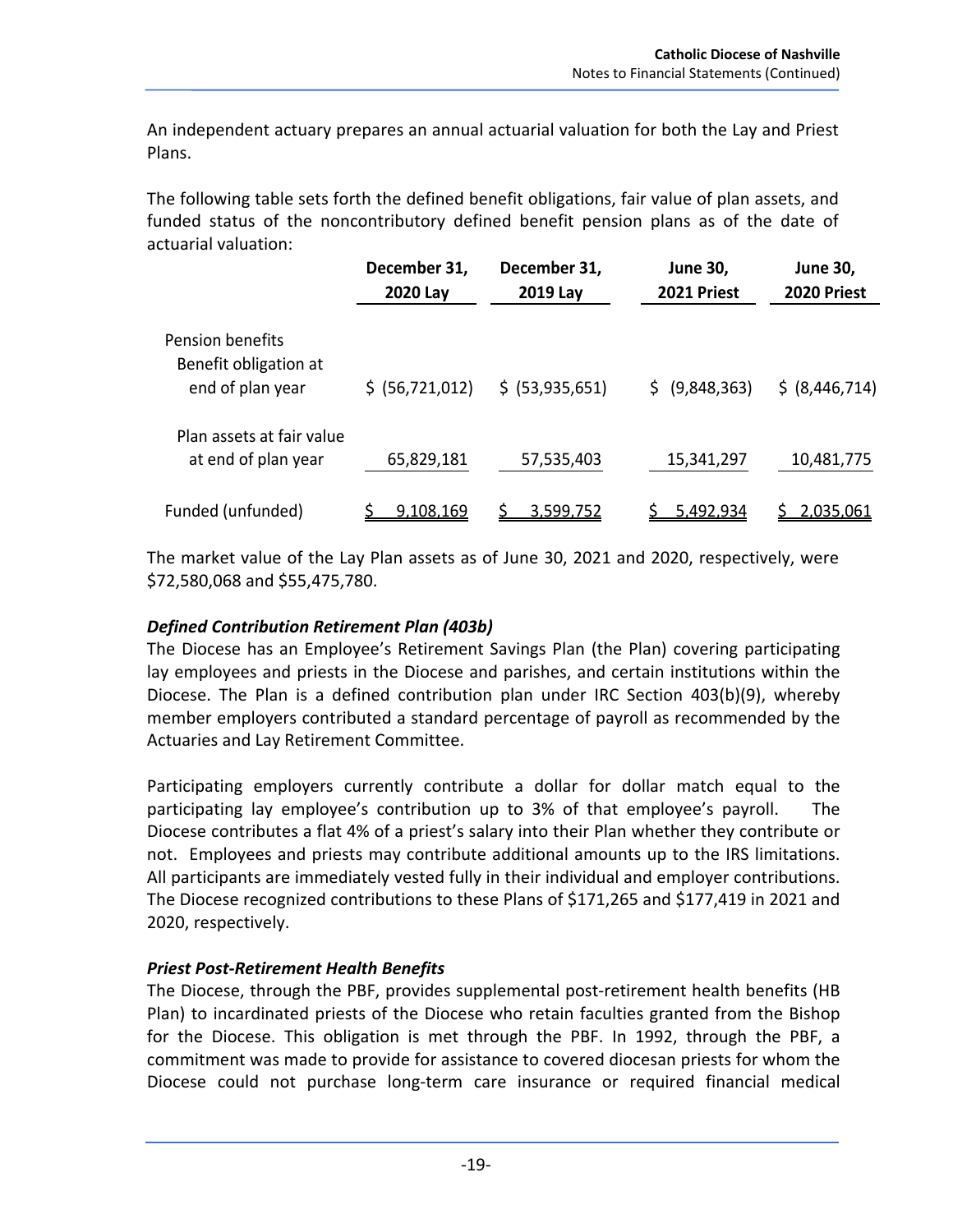assistance during retirement. Under the HB Plan, which was fully self‐insured beginning in calendar year 2001, supplemental benefits are provided for qualifying medical expenses (primarily major medical, dental, and vision benefits). During the year ended June 30, 2010, the Diocese elected to include long-term care benefits as part of the priest postretirement health benefit package. Accordingly, the long-term care insurance was incorporated into the priest post-retirement health benefits actuarial liability calculation.

A separate trust (Priests Medical Trust) has been established to manage and invest funds designated for the post-retirement health benefits for priests. The Trust balance was \$3,553,017 and \$4,093,826 as of June 30, 2021 and 2020, respectively. The Priest Pension made a change this year to its plan by removing the cap on service years to calculate the benefit. There had been a cap of 25 years which will be removed in phases over the next 5 years to allow actual years of service. The impact on the actuarial liability has been calculated and funded.

The pension and medical trust funds have been legally transferred from the Diocese to the PBF, who assumed the accumulated benefit obligation in its entirety. Accordingly, since the funds and the liability are now under the control of the PBF and not the Diocese, the related assets and liabilities are not reflected in these financial statements.

## *Priests Individual Needs Trust*

A separate trust has been established to manage and invest funds designated for the individual needs of priests (i.e. sabbaticals, education, special needs, burial). As of June 30, 2021 and 2020, the value of cash and investments in the Priest Individual Needs Trust was \$842,305 and \$726,220, respectively.

## *Retired Bishop's Supplemental Retirement Funds*

In 1975, a commitment was made to provide supplemental retirement benefits to the Bishop for the Diocese, if he retires while in office in Nashville. During 2019, a corpus of \$60,000 was set aside for this purpose in the Priest Individual Needs Trust. No payment obligation exists at this time. Trust balance as of June 30, 2021 and 2020 is \$67,710 and \$66,042, respectively.

## **Note 10 ‐ Net Assets**

Net asset without donor restrictions - Board designated are those assets received for a specific purpose, and designated by the Diocese for the following purpose or periods: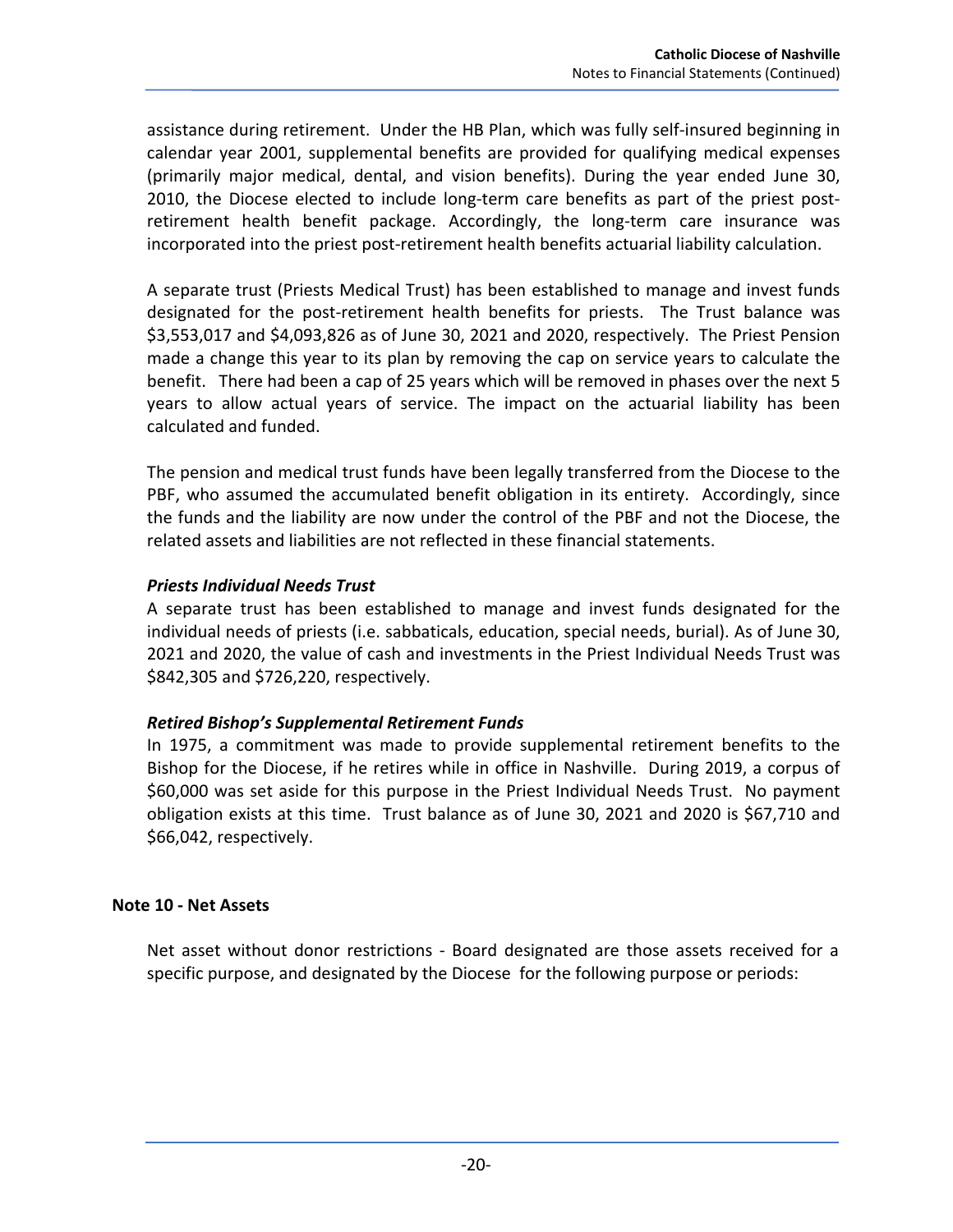|                               | 2021         | 2020         |
|-------------------------------|--------------|--------------|
| Physical plant                | \$29,625,344 | \$29,114,332 |
| Church ministry               | 1,523,065    | 1,663,465    |
| Cemetery perpetual care       | 613,572      | 819,121      |
| Priest benefits               | 885,286      | 729,864      |
| Self-insured medical coverage | 582,054      | 424,826      |
|                               | \$33,229,321 | \$32,751,608 |

The Cemetery perpetual care net assets represent contractual obligations established through exchange transactions. Priest benefits nets assets are funds assessed and collected from Parishes for this restricted purpose.

Net asset with donor restrictions are available for the following purposes or periods:

|                                                    | 2021            | 2020            |
|----------------------------------------------------|-----------------|-----------------|
| Parish assistance                                  | 4,625,377<br>S. | 4,462,165<br>S. |
| Residual interests in trusts (income substantially |                 |                 |
| restricted to seminarian education)                | 5,628,347       | 3,713,458       |
| <b>Vocations</b>                                   | 1,775,581       | 1,630,537       |
| Annuities                                          | 197,137         | 157,393         |
| Programs                                           | 41,927          | 75,713          |
|                                                    | \$12,268,369    | 10,039,266      |

#### **Note 11 ‐ Residual Interest**

The Diocese is the beneficiary of two types of restricted trust funds. (1) Donors who have designed the Diocese as the beneficiaries of trust funds for a stated purpose. (2) Funds received through contractual obligations to use funds for the stated restricted purpose.

The State of Tennessee has adopted the Uniform Prudent Management of Institutional Funds Act (UPMIFA). As prescribed by UPMIFA, the Diocese intends to preserve the fair value of the original gift as of the gift date of the donor-restricted endowment funds, absent explicit donor stipulations to the contrary. As a result of this interpretation, the Diocese classifies as net assets with permanent donor restrictions (a) the original value of gifts donated to the permanent endowment, (b) the original value of subsequent gifts to the permanent endowment, and (c) accumulations to the permanent endowment made in accordance with the direction of the applicable donor gift instrument at the time the accumulation is added to the fund.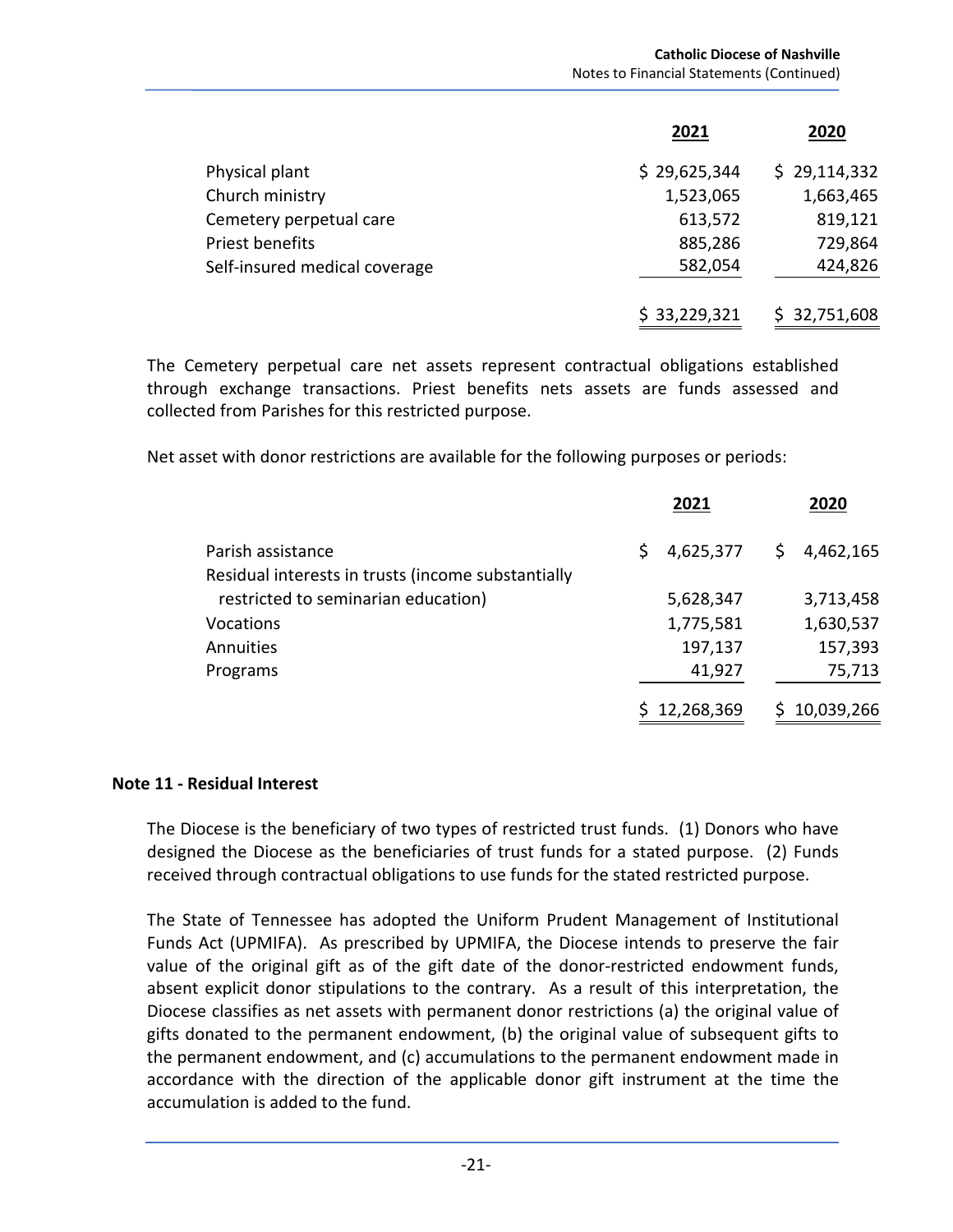The remaining portion of the donor-restricted endowment fund that is not classified in net assets with permanent donor restrictions is classified as net assets with temporary donor restrictions until those amounts are appropriated for expenditures by the Diocese in a manner consistent with the standard of prudence prescribed by UPMIFA. Although not bound by it, in taking guidance from the UPMIFA, the Diocese considers the following factors in making a determination to appropriate or accumulate donor-restricted endowment funds:

- (1) The duration and preservation of the fund
- (2) The purposes of the Diocese and the donor‐restricted endowment fund
- (3) General economic conditions
- (4) The possible effect of inflation and deflation
- (5) The expected total return from income and the appreciation of investments
- (6) Other resources of the Diocese
- (7) The investment policies of the Diocese
- (8) The needs of the beneficiaries

At June 30, 2021 and 2020, the endowment fund is composed of:

|                              | 2021 | 2020                      |
|------------------------------|------|---------------------------|
| Residual interests in trusts |      | $$5,628,347$ $$3,713,458$ |

## **Note 12 ‐ Subsidies and Other Distributions**

Details of subsidies and other distributions provided to various individuals and entities for the years ended June 30, 2021 and 2020 are as follows:

|                                  | 2021           | 2020            |
|----------------------------------|----------------|-----------------|
| Grants to                        |                |                 |
| <b>Schools</b>                   | 1,860,841<br>Ś | 1,574,969<br>\$ |
| Diocesan institutions            | 1,321,949      | 1,237,733       |
| Parishes                         | 755,529        | 473,446         |
| Family and individual assistance | 35,423         | 92,374          |
| Campus ministry                  | 45,000         | 45,000          |
| Catholic institutions            | 10,899         | 23,189          |
| <b>Trust beneficiaries</b>       | 10,815         | 10,815          |
|                                  | 4.040.456      | 3.457.          |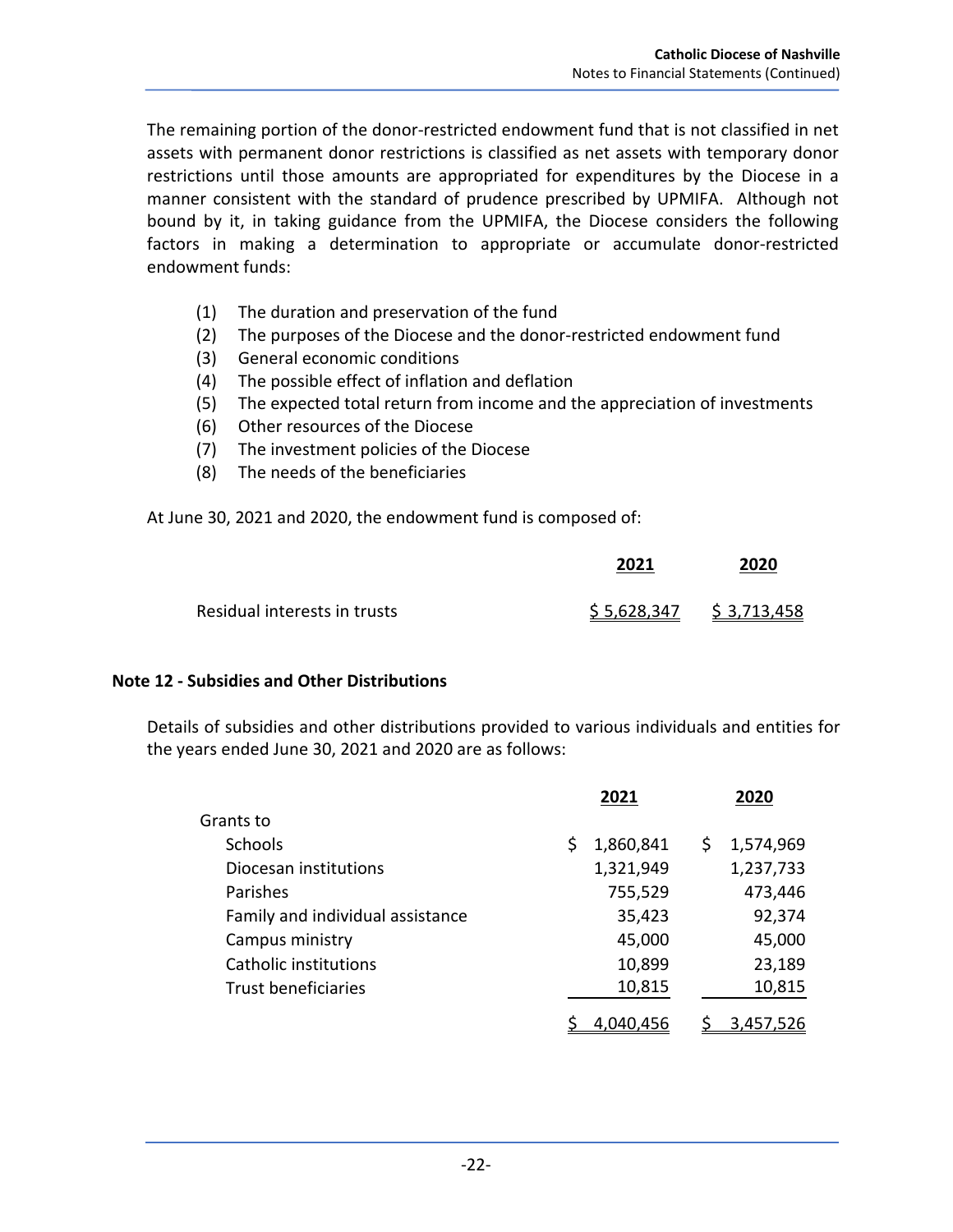### **Note 13 ‐ Property Usage Arrangements**

### *Facility Usage and Land Lease Revenues*

The Diocese owns several properties devoted to ministries of the Diocese and providing housing to priests. Each arrangement is discussed below.

The Diocese entered into an operating lease agreement on October 1, 2015 with Catholic Charities of Tennessee, Inc. (Catholic Charities). The lease covers the period from April 1, 2015 to June 30, 2020. Catholic Charities has the right to renew the lease for up to three successive additional five‐year terms. Catholic Charities will renew for five years and the current lease extends month‐to‐month until the new lease is signed. Annual income of \$366,000 is recorded as service fees/materials supplied fee income in the Statements of Activities and Changes in Net Assets as of June 30, 2021 and 2020.

The Diocese is the lessor of a long‐term operating land lease with Mary Queen of Angels for \$1 a year. The Mary Queen of Angels land lease of 2.95 acres began in August 2000 and matures in 2040. Mary Queen of Angels constructed a facility in 2001 that will belong to the Diocese at the end of the lease period.

The Diocese is the lessor of a long-term operating property lease with Villa Maria Manor for an annual rental fee of \$1 that terminates in June 2059. During 2021 and 2020, the fair market value of the rental income revenue of \$600,000 and contributed rental expense of \$599,999 was recorded in service fees/materials supplied and, subsidies and distributions, respectively, in the Statements of Activities and Changes in Net Assets. Concurrent to the signing of the property lease agreement, Villa Maria Manor entered into a loan agreement with the Department of Housing and Urban Development (HUD). The Diocese had no direct liability from the loan, but it contained a forced sale provision if the Diocese did not cure any service defaults by Villa Maria Manor. In October 2020, Villa Maria Manor refinanced their HUD loan, with no forced sale provision or any obligation on the Diocese.

The Diocese is the lessor under three land leases with Camp Marymount. One lease covers 160 acres at \$1 a year for 50 years (2006‐2056) and is the original property of the camp and the most usable portion. This lease has a contingent option allowing Camp Marymount to purchase the land. The second lease is for 200 acres acquired through a land swap involving other land donated to the Diocese and is a one‐year evergreen lease at \$1 a year. This land is only partially usable due to the terrain. The third lease of ten acres with two houses was entered into in January 2014 for \$1 per year as an annual evergreen lease. The second and third leases do not include options to purchase.

A donor restricted fund owned by the Diocese owns a parking lot adjacent to St. Mary's of the Seven Sorrows Church that is leased to a private operator. The Diocese entered into a five‐year contract in October 2013 and by contract extended the lease through December 31, 2024. The property is recorded on the Diocese's books as rental property and a donor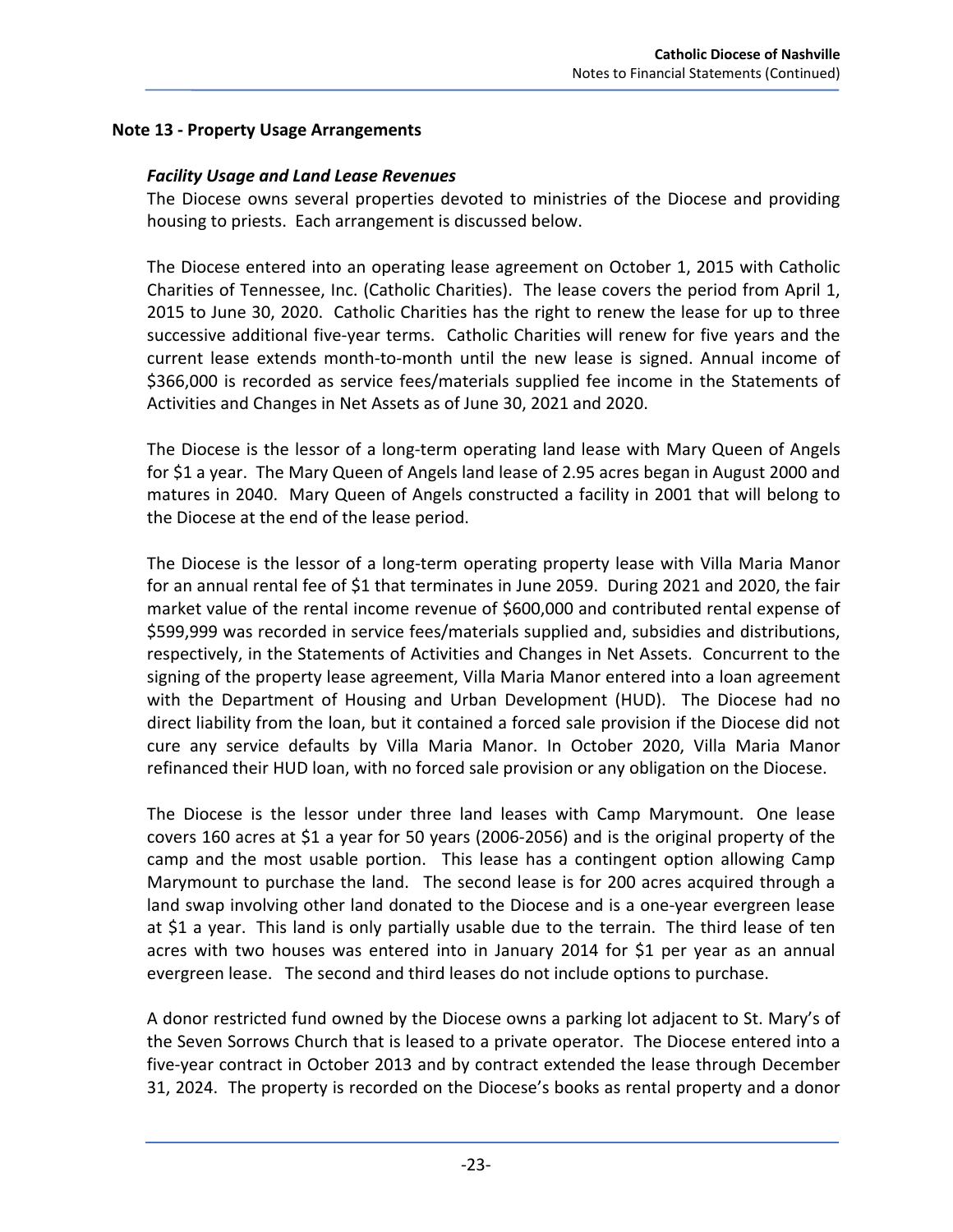restricted net asset. All income and expense associated with the parking lot is recorded to that temporarily restricted fund and the financial statements accordingly. As a result of COVID‐19 (see Note 16), the lease payments were mutually agreed to be significantly reduced to 60% of actual parking fees, or about 10% of the original contract rate, until activity resumes to pre‐COVID‐19 levels.

Sagrado Corazon Church Community and Hispanic Ministries resides in the Catholic Pastoral Center. For the years ended June 30, 2021 and 2020, the annual lease payment was \$336,000. The Sagrado Corazon Church Community and Hispanic Ministries contributed use fees income to the Diocese during 2021 and 2020, which were eliminated in the combining of the financial statements.

Tennessee Register also resides in the Catholic Pastoral Center. For the years ended June 30, 2021 and 2020, the annual lease payment was \$72,000.

The Diocese owns several houses that are used by the priests and seminarians of diocesan entities. In some instances, a use fee is provided by the person or entity benefiting from the use of the property. Annual income of approximately \$12,000 is recorded as service fees/materials supplied income in the Statements of Activities and Changes in Net Assets for the years ended June 30, 2021 and 2020.

The following is a schedule by years of future minimum rental income under the leases at June 30, 2021:

| 2022                                    | 524,064          |
|-----------------------------------------|------------------|
| 2023                                    | 555,504          |
| 2024                                    | 588,834          |
| 2025                                    | 302,994          |
| Total minimum lease payments receivable | <u>1.971.396</u> |

As of June 30, 2021 and 2020, accumulated depreciation for rental property‐buildings (See Note 8) was approximately \$1,257,000 and \$1,080,000, respectively.

## *Lease Expenses*

The Diocese leases equipment under various operating leases all of which expire during the next year. Expenses incurred to operate and maintain these assets was approximately \$10,800 and \$35,000 in 2021 and 2020, respectively.

The Diocese has capitalized the present value of office equipment leases in the amount of \$78,625 with related accumulated depreciation of \$35,381 and \$3,931 at June 30, 2021 and 2020, respectively. Minimum future lease payments at June 30, 2021 are as follows: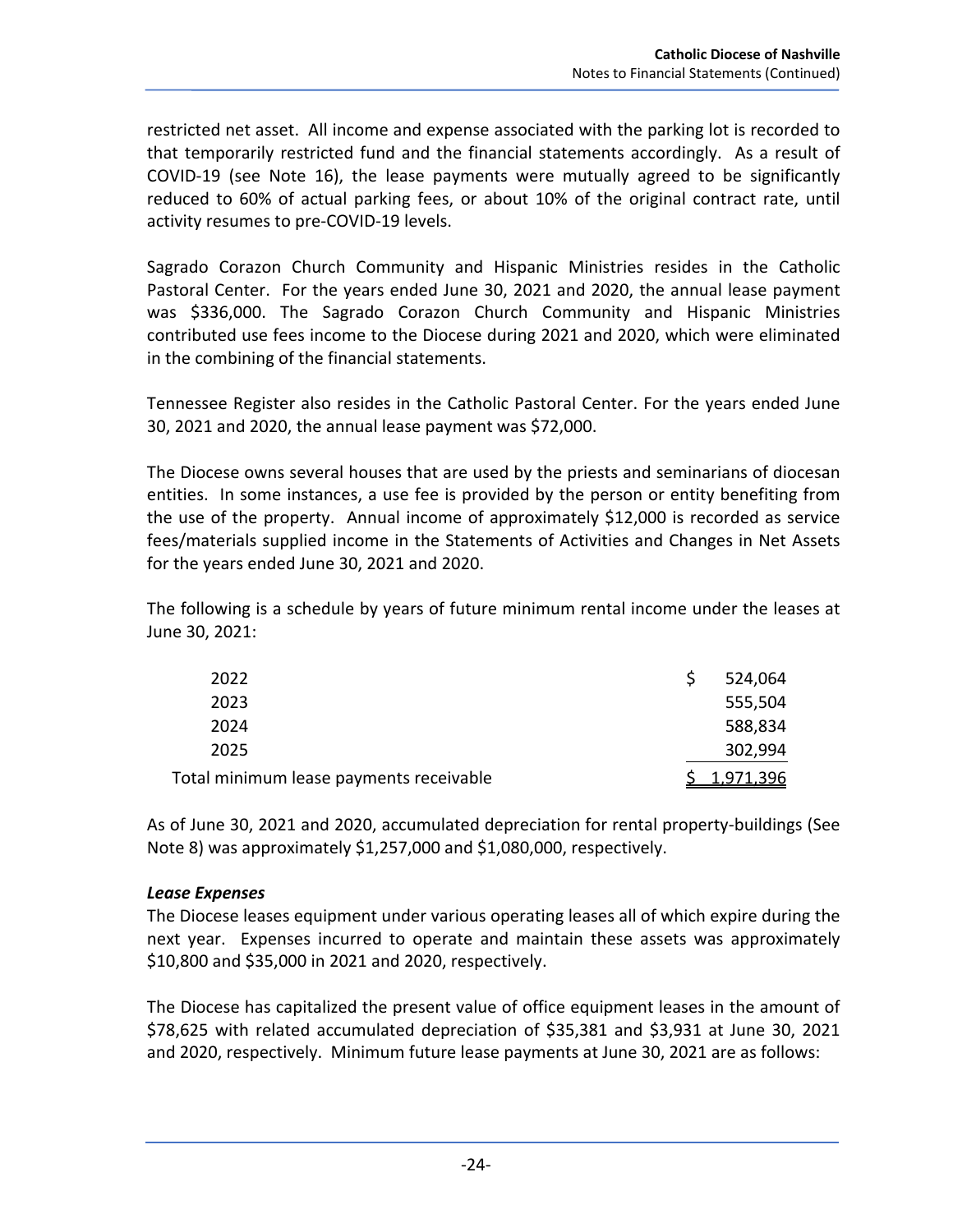| 2022                    | 23,738   |
|-------------------------|----------|
| 2023                    | 23,738   |
| 2024                    | 17,803   |
| Future minimum payments | 65,279   |
| Less imputed interest   | (15,026) |
|                         | 50.253   |
|                         |          |

#### **Note 14 ‐ Management Service Agreements**

The Diocese has entered into a management service agreement with CCIL. The services provided under the agreement include general administration and accounting services, through its personnel and facilities. Services include, but are not limited to, administration of parish and/or institution deposits; loan administration; treasury services related to investment of funds on deposit; general bookkeeping and record keeping services; data processing; filing and accounting for all revenue and expenditures of CCIL; and accounting and management support for the annual audit. The contract automatically renews each year unless terminated. The contracted fee for performance of these services was \$144,000 for 2021 and 2020.

The Diocese has a service agreement with Catholic Charities to provide human resources services, and accounting software systems. The fee paid by Catholic Charities was approximately \$35,000 in 2021 and 2020.

The Diocese also provides management and accounting services to the Catholic Foundation ‐ Diocese of Nashville (CF ‐ DON), Advancement for Catholic Education (ACE) and Hand in Hand Options (HIHO).

#### **Note 15 ‐ Risk on Uninsured Cash**

The standard FDIC insurance amount is \$250,000 per depositor, per insured bank; and therefore, amounts in excess of \$250,000 held by the Diocese during the current year were uninsured and uncollateralized. The Diocese is aware of the insured limitation and has not experienced any losses in such accounts and management believes the Diocese is not exposed to any significant credit risk related to cash.

#### **Note 16 ‐ Commitments and Contingencies**

#### *Pope John Paul II High School*

The Diocese was a guarantor to Truist (formerly SunTrust Bank) of a \$10,000,000 tax exempt industrial bond (ID Bond) for the construction of Pope John Paul II High School, Inc. (JPII). In 2011, JPII and the Diocese executed a donor agreement wherein the Diocese